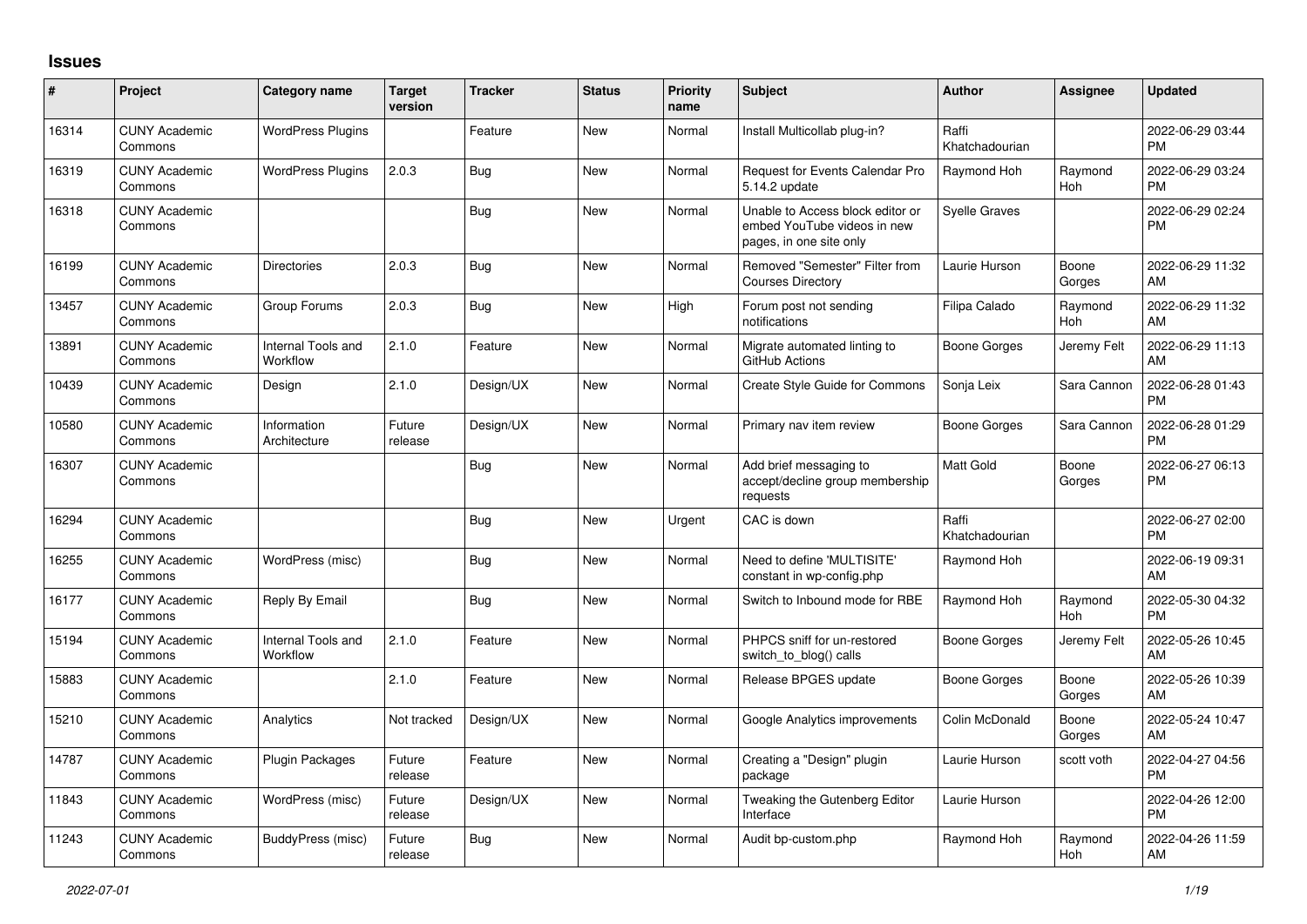| #     | Project                         | <b>Category name</b>       | Target<br>version | <b>Tracker</b> | <b>Status</b> | <b>Priority</b><br>name | <b>Subject</b>                                                                             | <b>Author</b>       | Assignee          | <b>Updated</b>                |
|-------|---------------------------------|----------------------------|-------------------|----------------|---------------|-------------------------|--------------------------------------------------------------------------------------------|---------------------|-------------------|-------------------------------|
| 8835  | <b>CUNY Academic</b><br>Commons | Blogs (BuddyPress)         | Future<br>release | Feature        | New           | Normal                  | Extend cuny is shortlinks to sites                                                         | Luke Waltzer        | Boone<br>Gorges   | 2022-04-26 11:59<br>AM.       |
| 15685 | <b>CUNY Academic</b><br>Commons |                            |                   | Support        | New           | High                    | problem with chrome?                                                                       | Marilyn Weber       |                   | 2022-04-25 03:40<br><b>PM</b> |
| 15816 | <b>CUNY Academic</b><br>Commons |                            | Not tracked       | Support        | <b>New</b>    | Normal                  | slow loading at SPS                                                                        | Marilyn Weber       |                   | 2022-04-05 01:26<br><b>PM</b> |
| 15767 | <b>CUNY Academic</b><br>Commons | WordPress (misc)           |                   | Support        | <b>New</b>    | Normal                  | Site loading slowly                                                                        | scott voth          | Boone<br>Gorges   | 2022-04-04 08:56<br><b>PM</b> |
| 15757 | <b>CUNY Academic</b><br>Commons |                            |                   | Bug            | New           | Normal                  | Members # do not match                                                                     | Laurie Hurson       |                   | 2022-03-30 04:52<br><b>PM</b> |
| 15565 | <b>CUNY Academic</b><br>Commons |                            |                   | Support        | New           | Normal                  | Events - send updates to an email<br>listserv                                              | Marilyn Weber       |                   | 2022-03-10 01:06<br><b>PM</b> |
| 14184 | <b>CUNY Academic</b><br>Commons | <b>Public Portfolio</b>    | Future<br>release | Feature        | <b>New</b>    | Normal                  | Centralized mechanism for storing<br>Campus affiliations                                   | <b>Boone Gorges</b> | Boone<br>Gorges   | 2022-01-04 11:35<br>AM        |
| 15045 | <b>CUNY Academic</b><br>Commons |                            |                   | Support        | <b>New</b>    | Normal                  | no result for KCeL in the search<br>box on the commons                                     | Marilyn Weber       |                   | 2021-12-10 11:29<br>AM        |
| 14908 | <b>CUNY Academic</b><br>Commons | Performance                |                   | Bug            | New           | Normal                  | Stale object cache on cdev                                                                 | Raymond Hoh         | Boone<br>Gorges   | 2021-12-07 09:45<br>AM        |
| 14987 | <b>CUNY Academic</b><br>Commons | <b>WordPress Plugins</b>   | Future<br>release | Bug            | New           | Normal                  | Elementor update causes<br>database freeze-up                                              | Boone Gorges        | Boone<br>Gorges   | 2021-11-29 12:02<br><b>PM</b> |
| 10226 | <b>CUNY Academic</b><br>Commons | Courses                    | Future<br>release | Feature        | <b>New</b>    | Normal                  | Add "My Courses" to drop down<br>list                                                      | scott voth          | Boone<br>Gorges   | 2021-11-19 12:42<br><b>PM</b> |
| 13835 | <b>CUNY Academic</b><br>Commons | WordPress (misc)           | Future<br>release | Feature        | New           | Normal                  | Allow OneSearch widget to have<br>'CUNY' as campus                                         | Boone Gorges        | Boone<br>Gorges   | 2021-11-19 12:39<br><b>PM</b> |
| 13331 | <b>CUNY Academic</b><br>Commons | Site cloning               | Future<br>release | Bug            | New           | Normal                  | Combine Site Template and Clone   Boone Gorges<br>operations                               |                     | Jeremy Felt       | 2021-11-19 12:39<br><b>PM</b> |
| 13650 | <b>CUNY Academic</b><br>Commons | Group Library              | Future<br>release | Feature        | <b>New</b>    | Normal                  | Forum Attachments in Group<br>Library                                                      | Laurie Hurson       |                   | 2021-11-19 12:30<br>PM        |
| 14309 | <b>CUNY Academic</b><br>Commons | Group Library              | Future<br>release | Feature        | <b>New</b>    | Normal                  | Better handling of<br>bp group document file download<br>attempts when file is not present | Boone Gorges        | Boone<br>Gorges   | 2021-11-19 12:28<br>PM        |
| 13199 | <b>CUNY Academic</b><br>Commons | Group Forums               | Future<br>release | Feature        | New           | Normal                  | Favoring Groups over bbPress<br>plugin                                                     | Colin McDonald      | Colin<br>McDonald | 2021-11-19 12:28<br><b>PM</b> |
| 13358 | <b>CUNY Academic</b><br>Commons | Group Forums               | Future<br>release | Feature        | <b>New</b>    | Normal                  | Improved UI for group forum<br>threading settings                                          | Boone Gorges        | Raymond<br>Hoh    | 2021-11-19 12:27<br><b>PM</b> |
| 12042 | <b>CUNY Academic</b><br>Commons | <b>Email Notifications</b> | Future<br>release | Feature        | New           | Normal                  | Improved error logging for BPGES<br>send queue                                             | <b>Boone Gorges</b> | Boone<br>Gorges   | 2021-11-19 12:25<br><b>PM</b> |
| 14940 | <b>CUNY Academic</b><br>Commons |                            |                   | Bug            | <b>New</b>    | Normal                  | Discrepancy between Commons<br>profile "sites" and actual # of sites                       | Laurie Hurson       |                   | 2021-11-08 11:09<br>AM        |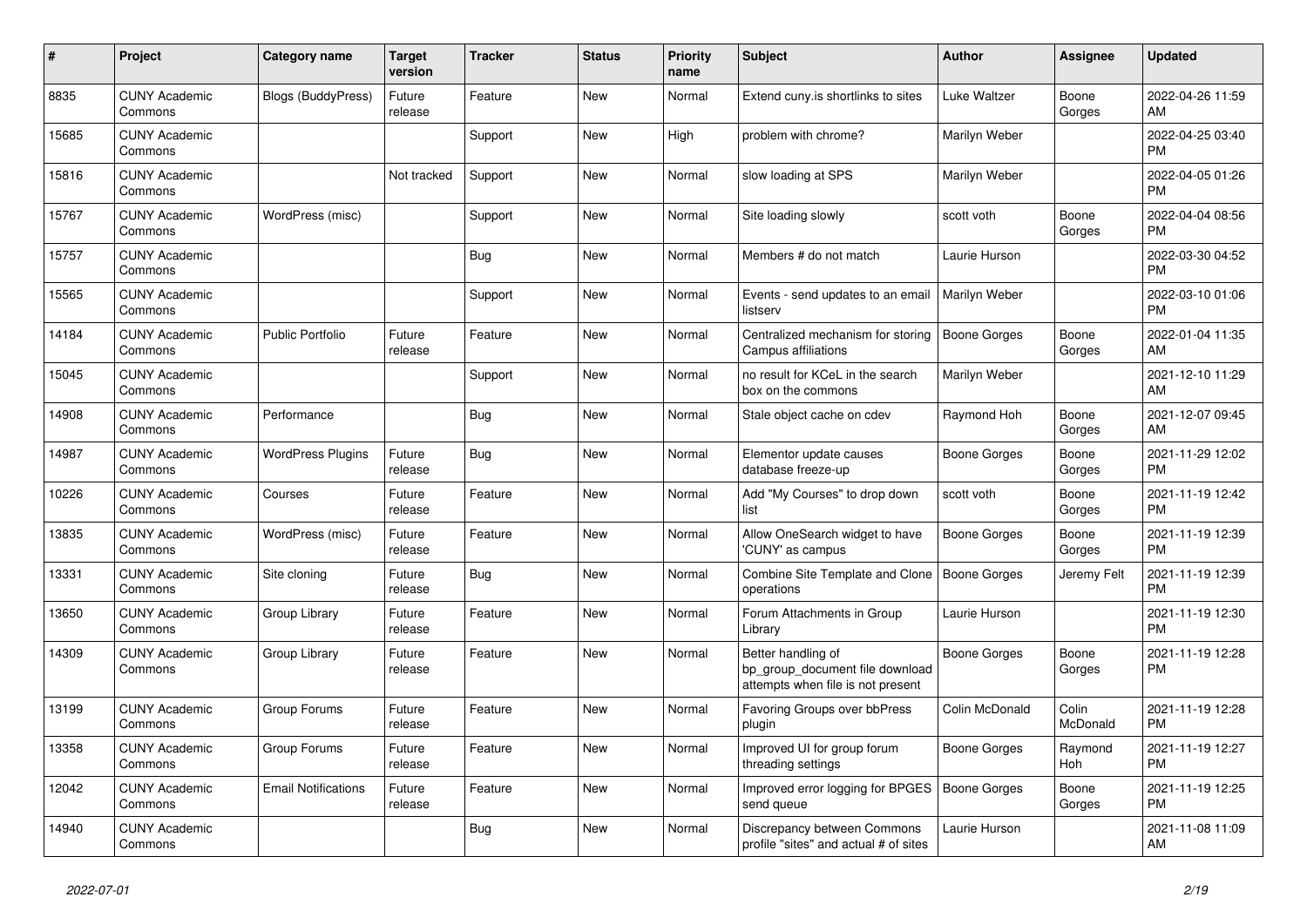| #     | Project                         | <b>Category name</b>     | <b>Target</b><br>version | <b>Tracker</b> | <b>Status</b> | <b>Priority</b><br>name | <b>Subject</b>                                             | <b>Author</b>           | <b>Assignee</b>    | <b>Updated</b>                |
|-------|---------------------------------|--------------------------|--------------------------|----------------|---------------|-------------------------|------------------------------------------------------------|-------------------------|--------------------|-------------------------------|
| 14936 | <b>CUNY Academic</b><br>Commons |                          |                          | <b>Bug</b>     | <b>New</b>    | Normal                  | Commons websites blocked by<br>SPS campus network          | Laurie Hurson           |                    | 2021-11-03 03:57<br><b>PM</b> |
| 14911 | <b>CUNY Academic</b><br>Commons | <b>WordPress Themes</b>  | Not tracked              | Support        | <b>New</b>    | Normal                  | Twentytwentyone theme                                      | Marilyn Weber           |                    | 2021-10-28 10:37<br>AM        |
| 14792 | <b>CUNY Academic</b><br>Commons |                          |                          | Bug            | <b>New</b>    | Normal                  | Inconsistent email notifications<br>from gravity forms     | Raffi<br>Khatchadourian |                    | 2021-10-04 01:50<br><b>PM</b> |
| 14475 | <b>CUNY Academic</b><br>Commons |                          | Not tracked              | Publicity      | <b>New</b>    | Normal                  | <b>OER Showcase Page</b>                                   | Laurie Hurson           | Laurie Hurson      | 2021-09-14 10:46<br>AM        |
| 14394 | <b>CUNY Academic</b><br>Commons |                          | Not tracked              | Feature        | New           | Normal                  | Commons News Site - redesign                               | scott voth              | scott voth         | 2021-09-14 10:46<br>AM        |
| 13949 | <b>CUNY Academic</b><br>Commons |                          | Not tracked              | <b>Bug</b>     | <b>New</b>    | Normal                  | Continued debugging of runaway<br>MySQL connections        | <b>Matt Gold</b>        | Boone<br>Gorges    | 2021-09-14 10:42<br>AM        |
| 14496 | <b>CUNY Academic</b><br>Commons | Domain Mapping           | Future<br>release        | Bug            | New           | Normal                  | Mapped domain SSO uses<br>third-party cookies              | Raymond Hoh             | Raymond<br>Hoh     | 2021-05-24 04:03<br><b>PM</b> |
| 11968 | JustPublics@365<br>MediaCamp    |                          |                          | Feature        | New           | Normal                  | Nanoscience Retractable Display<br>Unit                    | Donald Cherry           | Bonnie<br>Eissner  | 2021-02-19 08:50<br>AM        |
| 13466 | <b>CUNY Academic</b><br>Commons | Cavalcade                | Future<br>release        | Feature        | New           | Normal                  | Automated cleanup for duplicate<br>Cavalcade tasks         | Boone Gorges            | Boone<br>Gorges    | 2020-10-13 05:24<br><b>PM</b> |
| 13430 | <b>CUNY Academic</b><br>Commons | Reply By Email           | Not tracked              | Bug            | New           | Normal                  | Delay in RBE                                               | Luke Waltzer            | Raymond<br>Hoh     | 2020-10-13 11:16<br>AM        |
| 13370 | <b>CUNY Academic</b><br>Commons | Group Library            | Future<br>release        | Feature        | New           | Normal                  | Library bulk deletion and folder<br>editing                | Colin McDonald          | Boone<br>Gorges    | 2020-10-13 10:41<br>AM        |
| 13286 | <b>CUNY Academic</b><br>Commons |                          | Not tracked              | Support        | New           | Normal                  | problem connecting with<br>WordPress app                   | Marilyn Weber           | Raymond<br>Hoh     | 2020-09-08 11:16<br>AM        |
| 13048 | <b>CUNY Academic</b><br>Commons | Shortcodes and<br>embeds | Future<br>release        | Feature        | <b>New</b>    | Normal                  | Jupyter Notebooks support                                  | Boone Gorges            |                    | 2020-07-14 11:46<br>AM        |
| 12911 | <b>CUNY Academic</b><br>Commons |                          | Not tracked              | Feature        | New           | Normal                  | Block access to xmlrpc.php based<br>on User-Agent          | <b>Boone Gorges</b>     | Boone<br>Gorges    | 2020-06-09 05:12<br><b>PM</b> |
| 10354 | <b>CUNY Academic</b><br>Commons | <b>Public Portfolio</b>  | Future<br>release        | Feature        | <b>New</b>    | Normal                  | Opt out of Having a Profile Page                           | scott voth              | Chris Stein        | 2020-05-12 10:43<br>AM        |
| 12573 | <b>CUNY Academic</b><br>Commons | <b>WordPress Plugins</b> | Future<br>release        | Bug            | New           | Normal                  | <b>CommentPress Core Issues</b>                            | scott voth              |                    | 2020-03-24 04:32<br><b>PM</b> |
| 12438 | <b>CUNY Academic</b><br>Commons | Courses                  | Not tracked              | Bug            | <b>New</b>    | Normal                  | Site appearing twice                                       | Laurie Hurson           | Boone<br>Gorges    | 2020-02-18 01:34<br><b>PM</b> |
| 12392 | <b>CUNY Academic</b><br>Commons | Help/Codex               | Not tracked              | Documentation  | <b>New</b>    | Normal                  | <b>Updates to Common Commons</b><br>Questions on Help Page | scott voth              | Margaret<br>Galvan | 2020-02-11 10:53<br>AM        |
| 12382 | <b>CUNY Academic</b><br>Commons | Membership               | Not tracked              | Support        | <b>New</b>    | Normal                  | Email request change                                       | Marilyn Weber           | Marilyn<br>Weber   | 2020-02-06 12:56<br><b>PM</b> |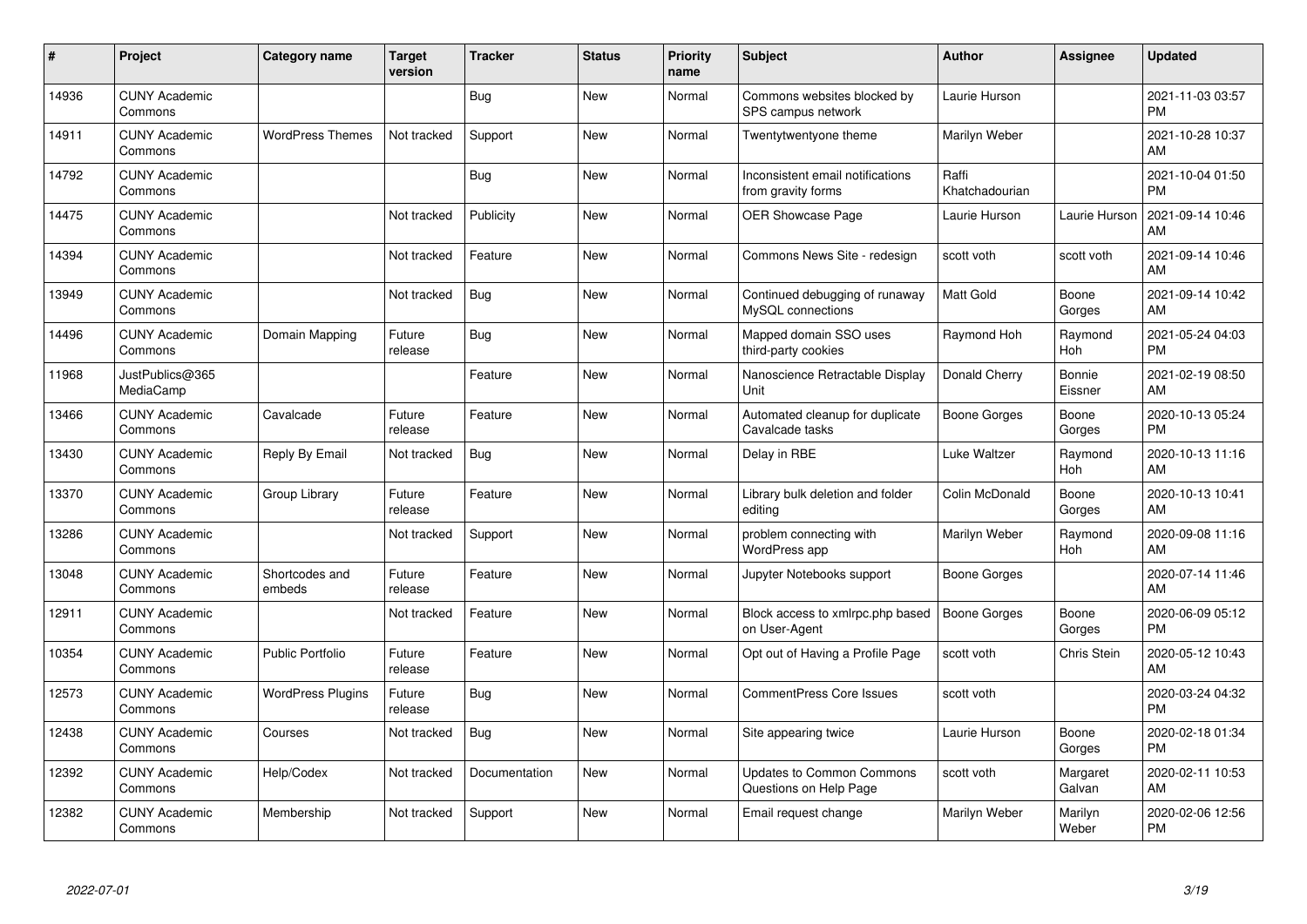| $\pmb{\sharp}$ | Project                         | Category name            | <b>Target</b><br>version | <b>Tracker</b> | <b>Status</b> | <b>Priority</b><br>name | <b>Subject</b>                                                                       | <b>Author</b>   | Assignee            | <b>Updated</b>                |
|----------------|---------------------------------|--------------------------|--------------------------|----------------|---------------|-------------------------|--------------------------------------------------------------------------------------|-----------------|---------------------|-------------------------------|
| 12352          | <b>CUNY Academic</b><br>Commons |                          | Not tracked              | Support        | <b>New</b>    | Normal                  | "posts list" page builder block<br>option                                            | Marilyn Weber   |                     | 2020-02-03 01:29<br><b>PM</b> |
| 12328          | <b>CUNY Academic</b><br>Commons |                          | Not tracked              | Support        | <b>New</b>    | Normal                  | Sign up Code for Non-CUNY<br>Faculty                                                 | Laurie Hurson   |                     | 2020-01-28 10:25<br>AM        |
| 12247          | <b>CUNY Academic</b><br>Commons | Publicity                | Not tracked              | Support        | <b>New</b>    | Normal                  | <b>Screenshot of First Commons</b><br>Homepage                                       | scott voth      | scott voth          | 2020-01-14 12:08<br><b>PM</b> |
| 12091          | <b>CUNY Academic</b><br>Commons | <b>Group Files</b>       | Future<br>release        | Feature        | New           | Normal                  | Improved pre-upload file validation<br>for bp-group-documents                        | Boone Gorges    | Boone<br>Gorges     | 2019-11-14 01:21<br><b>PM</b> |
| 11789          | <b>CUNY Academic</b><br>Commons | Courses                  | Future<br>release        | Feature        | New           | Normal                  | Ability to remove item from<br>Courses list                                          | Laurie Hurson   | Sonja Leix          | 2019-09-24 12:28<br><b>PM</b> |
| 11883          | <b>CUNY Academic</b><br>Commons | Help/Codex               | Not tracked              | Support        | New           | Normal                  | Need Embedding Help Page<br>Update (Tableau)                                         | Anthony Wheeler | scott voth          | 2019-09-24 08:49<br>AM        |
| 11860          | <b>CUNY Academic</b><br>Commons | Registration             | Future<br>release        | Feature        | <b>New</b>    | Normal                  | <b>Ensure Students Are Aware They</b><br>Can Use Aliases At Registration             | scott voth      |                     | 2019-09-24 08:46<br>AM        |
| 11545          | <b>CUNY Academic</b><br>Commons | <b>WordPress Plugins</b> | Not tracked              | Support        | <b>New</b>    | Normal                  | <b>Twitter searches in WordPress</b>                                                 | Gina Cherry     | Matt Gold           | 2019-09-23 01:03<br><b>PM</b> |
| 11879          | <b>CUNY Academic</b><br>Commons |                          | Not tracked              | Bug            | <b>New</b>    | Normal                  | Hypothesis comments appearing<br>on multiple, different pdfs across<br>blogs         | Laurie Hurson   | Laurie Hurson       | 2019-09-19 02:39<br><b>PM</b> |
| 5050           | <b>CUNY Academic</b><br>Commons | Social Paper             | Future<br>release        | Feature        | New           | Low                     | Making comments visible in SP<br>editing mode (SP suggestion #1)                     | Marilyn Weber   | Samantha<br>Raddatz | 2019-09-17 11:10<br><b>PM</b> |
| 11834          | <b>CUNY Academic</b><br>Commons | <b>Group Files</b>       | Future<br>release        | Feature        | New           | Normal                  | Improved tools for managing<br>group file folders                                    | Boone Gorges    | Sonja Leix          | 2019-09-06 03:55<br><b>PM</b> |
| 11624          | <b>CUNY Academic</b><br>Commons | WordPress (misc)         | Not tracked              | Support        | <b>New</b>    | Normal                  | Change pages into posts or swap<br>database for a Commons site?                      | Stephen Klein   | Raymond<br>Hoh      | 2019-07-09 11:04<br>AM        |
| 11531          | <b>CUNY Academic</b><br>Commons | Events                   | Future<br>release        | Feature        | <b>New</b>    | Normal                  | Main Events calendar should<br>include non-public events that<br>user has access to  | scott voth      | Boone<br>Gorges     | 2019-06-11 10:00<br>AM        |
| 11496          | <b>CUNY Academic</b><br>Commons | <b>Public Portfolio</b>  | 1.15.2                   | Support        | New           | Normal                  | Replace Twitter Icon on Member<br>Portfolio page                                     | scott voth      | Boone<br>Gorges     | 2019-06-06 01:03<br><b>PM</b> |
| 11393          | <b>CUNY Academic</b><br>Commons |                          | Not tracked              | Publicity      | New           | Normal                  | After 1.15 release, ceate a hero<br>slide and post about adding a site<br>to a group | scott voth      | Patrick<br>Sweeney  | 2019-05-14 10:32<br>AM        |
| 11392          | <b>CUNY Academic</b><br>Commons |                          | Future<br>release        | Bug            | New           | Normal                  | Migrate users away from<br><b>StatPress</b>                                          | Boone Gorges    |                     | 2019-04-23 03:53<br><b>PM</b> |
| 4635           | <b>CUNY Academic</b><br>Commons | Authentication           | Future<br>release        | Feature        | <b>New</b>    | Normal                  | Allow non-WP authentication                                                          | Boone Gorges    | Sonja Leix          | 2019-03-01 02:05<br><b>PM</b> |
| 9720           | <b>CUNY Academic</b><br>Commons | Authentication           | Future<br>release        | Feature        | <b>New</b>    | Normal                  | The Commons should be an<br>oAuth provider                                           | Boone Gorges    |                     | 2019-03-01 02:04<br><b>PM</b> |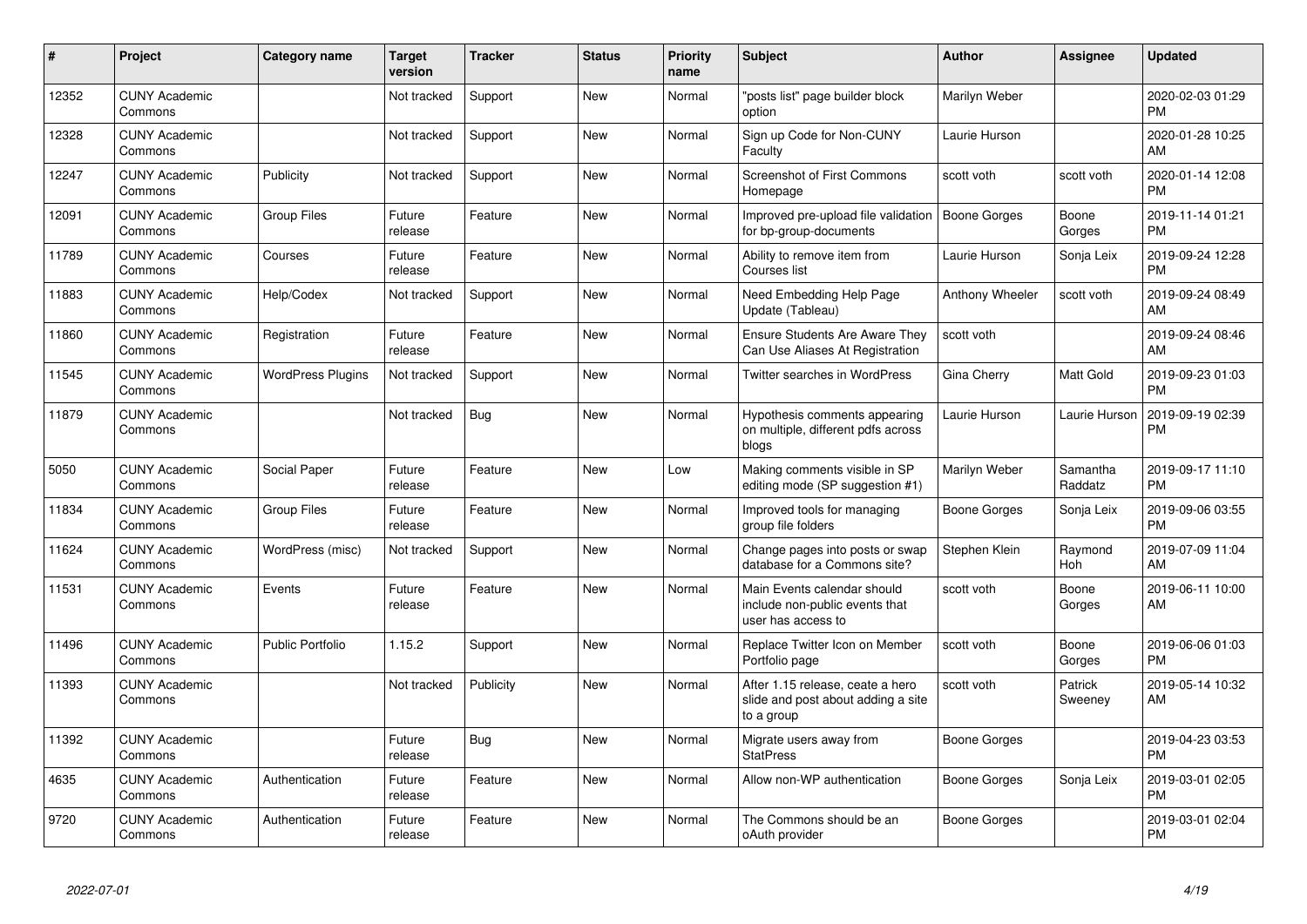| #     | Project                         | <b>Category name</b>       | <b>Target</b><br>version | <b>Tracker</b> | <b>Status</b> | <b>Priority</b><br>name | <b>Subject</b>                                                                                                                               | Author                  | <b>Assignee</b>  | <b>Updated</b>                |
|-------|---------------------------------|----------------------------|--------------------------|----------------|---------------|-------------------------|----------------------------------------------------------------------------------------------------------------------------------------------|-------------------------|------------------|-------------------------------|
| 11024 | <b>CUNY Academic</b><br>Commons | WordPress (misc)           | Future<br>release        | Bug            | New           | Normal                  | Subsites should not show "you<br>should update your .htaccess<br>now" notice after permalink setting<br>save                                 | Boone Gorges            |                  | 2019-01-28 01:35<br><b>PM</b> |
| 10839 | <b>CUNY Academic</b><br>Commons | About page                 | Not tracked              | Support        | New           | Normal                  | <b>Mission Statement Needs</b><br>Revision                                                                                                   | scott voth              | Matt Gold        | 2018-12-26 10:58<br>AM        |
| 10794 | <b>CUNY Academic</b><br>Commons | Performance                | Not tracked              | <b>Bug</b>     | <b>New</b>    | Normal                  | Memcached connection<br>occasionally breaks                                                                                                  | <b>Boone Gorges</b>     | Boone<br>Gorges  | 2018-12-06 03:30<br>PM.       |
| 9926  | <b>CUNY Academic</b><br>Commons | <b>WordPress Plugins</b>   | Future<br>release        | Bug            | New           | Normal                  | twitter-mentions-as-comments<br>cron jobs can run long                                                                                       | <b>Boone Gorges</b>     | Boone<br>Gorges  | 2018-10-24 12:34<br><b>PM</b> |
| 5992  | <b>CUNY Academic</b><br>Commons | <b>Email Notifications</b> | Future<br>release        | Feature        | New           | Normal                  | Changing the From line of<br>autogenerated blog emails                                                                                       | Marilyn Weber           |                  | 2018-09-27 05:19<br><b>PM</b> |
| 9908  | <b>CUNY Academic</b><br>Commons |                            | Not tracked              | Feature        | New           | Normal                  | Is it possible to send email<br>updates to users (or an email<br>address not on the list) for only a<br>single page AFTER being<br>prompted? | <b>Michael Shields</b>  | scott voth       | 2018-06-11 01:34<br><b>PM</b> |
| 9729  | <b>CUNY Academic</b><br>Commons | <b>SEO</b>                 | Not tracked              | Support        | New           | Normal                  | 503 Errors showing on<br>newlaborforum.cuny.edu                                                                                              | Diane Krauthamer        | Raymond<br>Hoh   | 2018-05-22 04:48<br><b>PM</b> |
| 8607  | <b>CUNY Academic</b><br>Commons |                            | Not tracked              | Support        | New           | Normal                  | Paypal?                                                                                                                                      | Marilyn Weber           | Matt Gold        | 2018-05-15 01:37<br><b>PM</b> |
| 9643  | <b>CUNY Academic</b><br>Commons | Publicity                  | Not tracked              | Feature        | <b>New</b>    | Normal                  | Create a page on the Commons<br>for logos etc.                                                                                               | Stephen Real            | Stephen Real     | 2018-04-24 10:53<br>AM        |
| 7981  | <b>CUNY Academic</b><br>Commons | Social Paper               | Future<br>release        | Bug            | New           | Normal                  | Social Paper comments should<br>not go to spam                                                                                               | Luke Waltzer            | Boone<br>Gorges  | 2018-04-16 03:52<br><b>PM</b> |
| 7663  | <b>CUNY Academic</b><br>Commons | Social Paper               | Future<br>release        | Bug            | New           | Normal                  | Social Paper notifications not<br>formatted correctly on secondary<br>sites                                                                  | Boone Gorges            | Boone<br>Gorges  | 2018-04-16 03:52<br><b>PM</b> |
| 9420  | <b>CUNY Academic</b><br>Commons | cuny.is                    | Not tracked              | Feature        | <b>New</b>    | Normal                  | Request for http://cuny.is/streams                                                                                                           | Raffi<br>Khatchadourian | Marilyn<br>Weber | 2018-04-02 10:08<br>AM        |
| 7022  | <b>CUNY Academic</b><br>Commons | Announcements              | Future<br>release        | <b>Bug</b>     | New           | Normal                  | Sitewide announcements should<br>be displayed on, and dismissable<br>from, mapped domains                                                    | Boone Gorges            | Boone<br>Gorges  | 2018-03-22 10:18<br>AM        |
| 9346  | <b>CUNY Academic</b><br>Commons | WordPress (misc)           | Not tracked              | Bug            | New           | Normal                  | Clone cetls.bmcc.cuny.edu for<br>development                                                                                                 | Owen Roberts            | Raymond<br>Hoh   | 2018-03-06 05:35<br>PM        |
| 3580  | <b>CUNY Academic</b><br>Commons | Group Blogs                | Future<br>release        | Feature        | New           | Normal                  | Multiple blogs per group                                                                                                                     | Boone Gorges            | Boone<br>Gorges  | 2018-02-20 02:02<br><b>PM</b> |
| 3615  | <b>CUNY Academic</b><br>Commons | Redmine                    | Not tracked              | Feature        | New           | Low                     | Create Redmine issues via email                                                                                                              | Dominic Giglio          | Boone<br>Gorges  | 2017-11-16 11:36<br>AM        |
| 8498  | <b>CUNY Academic</b><br>Commons | <b>WordPress Plugins</b>   | Future<br>release        | Feature        | New           | Low                     | <b>Gravity Forms Email Users</b>                                                                                                             | Raffi<br>Khatchadourian | Matt Gold        | 2017-10-13 12:58<br><b>PM</b> |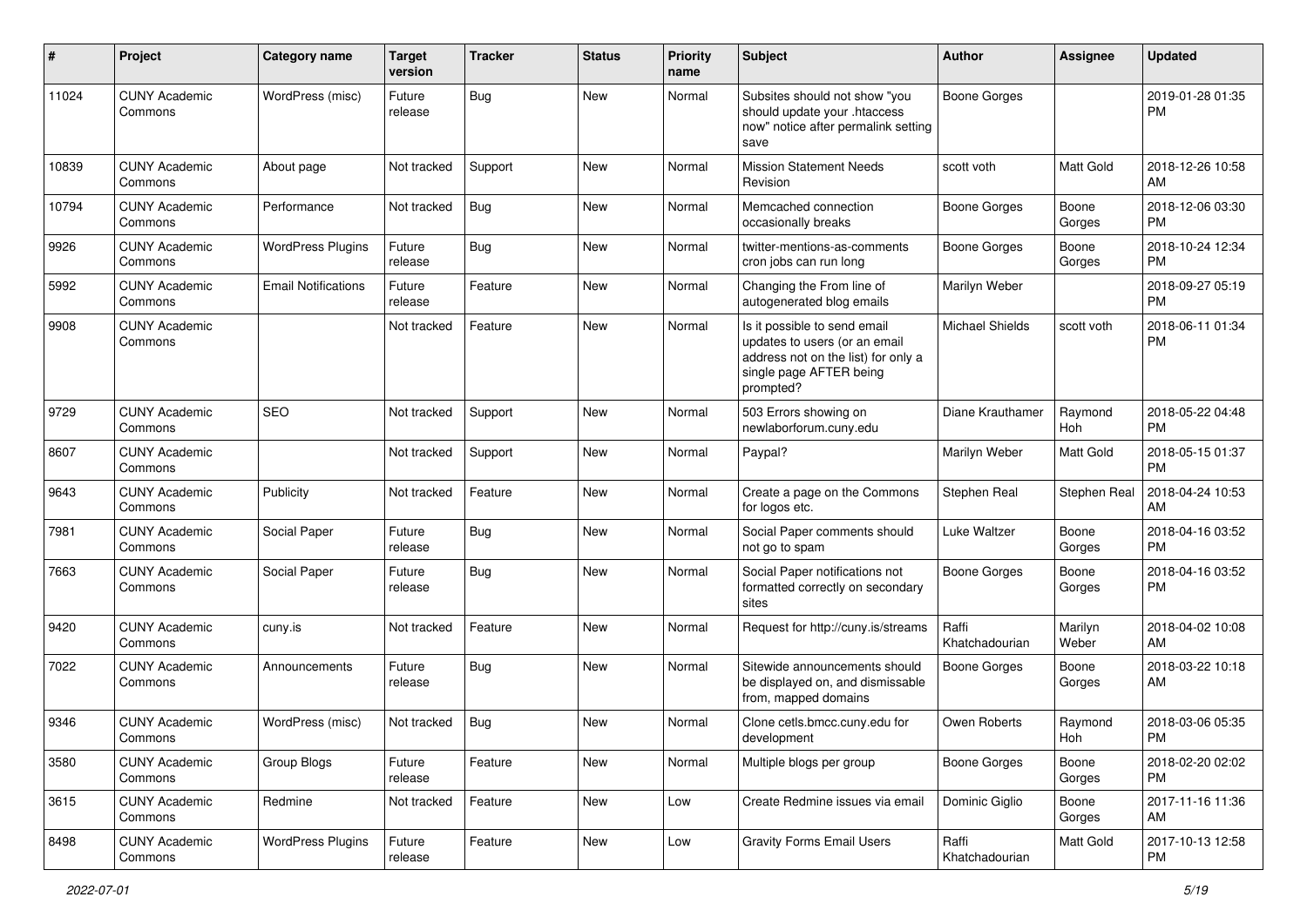| $\pmb{\sharp}$ | Project                         | <b>Category name</b>    | <b>Target</b><br>version | <b>Tracker</b> | <b>Status</b> | <b>Priority</b><br>name | <b>Subject</b>                                                                    | <b>Author</b>           | Assignee            | <b>Updated</b>                |
|----------------|---------------------------------|-------------------------|--------------------------|----------------|---------------|-------------------------|-----------------------------------------------------------------------------------|-------------------------|---------------------|-------------------------------|
| 8211           | <b>CUNY Academic</b><br>Commons | <b>WordPress Themes</b> | Future<br>release        | Feature        | <b>New</b>    | Normal                  | Theme Suggestions: Material<br>Design-Inspired Themes                             | Margaret Galvan         | Margaret<br>Galvan  | 2017-08-07 02:48<br>PM        |
| 8440           | <b>CUNY Academic</b><br>Commons | Onboarding              | Not tracked              | <b>Bug</b>     | New           | Normal                  | Create Test Email Accounts for<br><b>Onboarding Project</b>                       | Stephen Real            | Stephen Real        | 2017-08-01 09:49<br><b>PM</b> |
| 4481           | <b>CUNY Academic</b><br>Commons | Events                  | Future<br>release        | Feature        | New           | Normal                  | Group admins/mods should have<br>the ability to unlink an event from<br>the group | Boone Gorges            | Boone<br>Gorges     | 2017-04-24 03:53<br><b>PM</b> |
| 7928           | <b>CUNY Academic</b><br>Commons | Group Forums            | Not tracked              | Bug            | <b>New</b>    | Normal                  | Duplicate Forum post                                                              | Luke Waltzer            | Raymond<br>Hoh      | 2017-04-11 09:27<br><b>PM</b> |
| 7624           | <b>CUNY Academic</b><br>Commons | BuddyPress (misc)       | Future<br>release        | Design/UX      | New           | Normal                  | <b>BP Notifications</b>                                                           | Luke Waltzer            | Paige Dupont        | 2017-02-08 10:43<br><b>PM</b> |
| 6665           | <b>CUNY Academic</b><br>Commons |                         | Not tracked              | Publicity      | New           | Normal                  | Dead Link in 1.10 announcement<br>post                                            | Paige Dupont            | Stephen Real        | 2016-12-01 03:11<br><b>PM</b> |
| 6755           | <b>CUNY Academic</b><br>Commons | WordPress (misc)        | Future<br>release        | Bug            | <b>New</b>    | Normal                  | Cannot Deactivate Plugin                                                          | Laura Kane              |                     | 2016-11-16 01:12<br><b>PM</b> |
| 6749           | <b>CUNY Academic</b><br>Commons | Events                  | Future<br>release        | Bug            | New           | Low                     | BPEO iCal request can trigger<br>very large number of DB queries                  | Boone Gorges            | Raymond<br>Hoh      | 2016-11-15 10:09<br><b>PM</b> |
| 5199           | <b>CUNY Academic</b><br>Commons | Social Paper            | Future<br>release        | Feature        | New           | Normal                  | add tables to the SP editor                                                       | Marilyn Weber           |                     | 2016-10-24 11:27<br>AM        |
| 6389           | <b>CUNY Academic</b><br>Commons | <b>BuddyPress Docs</b>  | Future<br>release        | Feature        | <b>New</b>    | Low                     | <b>Make Discussion Area Visible</b><br>When Editing a Doc                         | Luke Waltzer            | Boone<br>Gorges     | 2016-10-21 04:16<br><b>PM</b> |
| 6332           | <b>CUNY Academic</b><br>Commons | WordPress (misc)        | Future<br>release        | Feature        | New           | Normal                  | Allow uploaded files to be marked<br>as private in an ad hoc way                  | <b>Boone Gorges</b>     |                     | 2016-10-17 11:41<br><b>PM</b> |
| 5182           | <b>CUNY Academic</b><br>Commons | Social Paper            | Future<br>release        | Design/UX      | New           | Normal                  | "Publishing" a private paper on<br>social paper?                                  | Raffi<br>Khatchadourian | Boone<br>Gorges     | 2016-10-13 04:12<br>PM.       |
| 6078           | <b>CUNY Academic</b><br>Commons | Blogs (BuddyPress)      | Future<br>release        | Feature        | <b>New</b>    | Normal                  | <b>Explore Adding Network Blog</b><br>Metadata Plugin                             | Luke Waltzer            | Luke Waltzer        | 2016-10-11 10:29<br><b>PM</b> |
| 5679           | <b>CUNY Academic</b><br>Commons | Analytics               | Not tracked              | Feature        | New           | Normal                  | Logged In Users for GA                                                            | <b>Valerie Townsend</b> | Valerie<br>Townsend | 2016-06-11 09:49<br>AM        |
| 5489           | <b>CUNY Academic</b><br>Commons | Social Paper            | Future<br>release        | Feature        | <b>New</b>    | Normal                  | Asc/desc sorting for Social Paper<br>directories                                  | Boone Gorges            |                     | 2016-04-21 10:06<br><b>PM</b> |
| 5488           | <b>CUNY Academic</b><br>Commons | Social Paper            | Future<br>release        | Bug            | <b>New</b>    | Normal                  | Add a "last edited by" field to<br>Social Paper group directories                 | Boone Gorges            |                     | 2016-04-21 10:05<br><b>PM</b> |
| 5053           | <b>CUNY Academic</b><br>Commons | Social Paper            | Future<br>release        | Feature        | <b>New</b>    | Low                     | Scrollable menu to add readers<br>(SP suggestion #4)                              | Marilyn Weber           | Samantha<br>Raddatz | 2016-04-21 05:21<br><b>PM</b> |
| 5397           | <b>CUNY Academic</b><br>Commons | Social Paper            | Future<br>release        | Feature        | New           | Normal                  | frustrating to have to<br>enable/disable in SP                                    | Marilyn Weber           | Samantha<br>Raddatz | 2016-04-20 03:39<br><b>PM</b> |
| 3657           | <b>CUNY Academic</b><br>Commons | WordPress (misc)        | Not tracked              | Feature        | <b>New</b>    | Normal                  | Create alert for GC email<br>addresses                                            | Matt Gold               | Matt Gold           | 2016-04-14 11:29<br><b>PM</b> |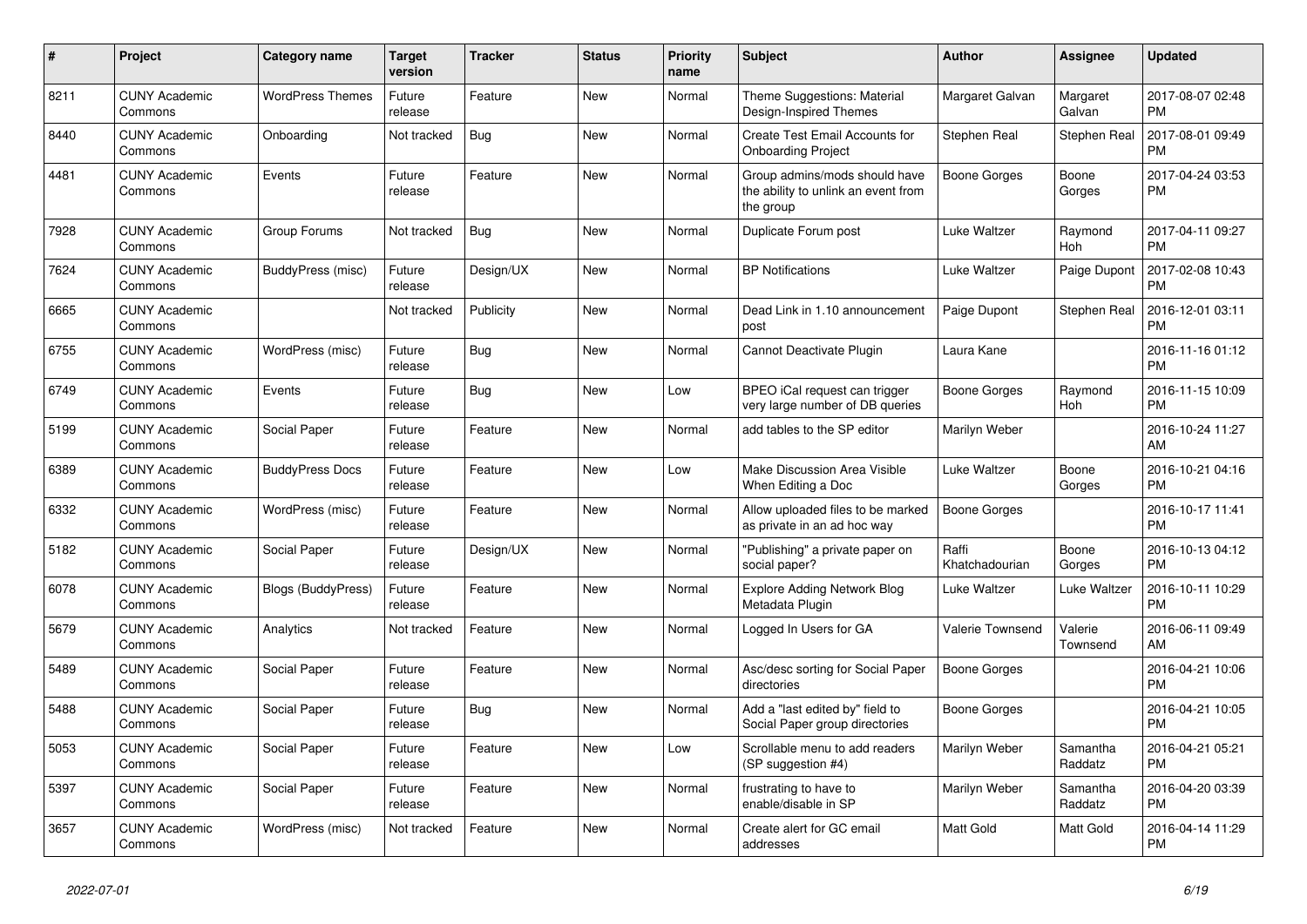| #    | Project                         | <b>Category name</b>     | <b>Target</b><br>version | <b>Tracker</b> | <b>Status</b> | <b>Priority</b><br>name | <b>Subject</b>                                                                                                                                        | <b>Author</b>           | <b>Assignee</b>     | <b>Updated</b>                |
|------|---------------------------------|--------------------------|--------------------------|----------------|---------------|-------------------------|-------------------------------------------------------------------------------------------------------------------------------------------------------|-------------------------|---------------------|-------------------------------|
| 5298 | <b>CUNY Academic</b><br>Commons |                          | Not tracked              | Publicity      | <b>New</b>    | Normal                  | Survey Pop-Up Text                                                                                                                                    | Samantha Raddatz        | Samantha<br>Raddatz | 2016-03-22 12:27<br><b>PM</b> |
| 5282 | <b>CUNY Academic</b><br>Commons | Social Paper             | Future<br>release        | Bug            | <b>New</b>    | Normal                  | Replying via email directs to paper<br>but not individual comment.                                                                                    | Marilyn Weber           | Raymond<br>Hoh      | 2016-03-02 01:48<br><b>PM</b> |
| 5205 | <b>CUNY Academic</b><br>Commons | Social Paper             | Future<br>release        | Feature        | New           | Normal                  | Social Paper folders                                                                                                                                  | Marilyn Weber           |                     | 2016-02-11 10:24<br><b>PM</b> |
| 5058 | <b>CUNY Academic</b><br>Commons | Social Paper             | Future<br>release        | Feature        | New           | Low                     | Can there be a clearer signal that<br>even when comments have<br>already been made you add<br>comments by clicking on the side?<br>(SP suggestion #5) | Marilyn Weber           | Samantha<br>Raddatz | 2016-02-11 10:24<br><b>PM</b> |
| 5052 | <b>CUNY Academic</b><br>Commons | Social Paper             | Future<br>release        | Feature        | <b>New</b>    | Low                     | Sentence by sentence or line by<br>line comments (SP suggestion #3)                                                                                   | Marilyn Weber           | Boone<br>Gorges     | 2016-02-11 10:24<br><b>PM</b> |
| 5183 | <b>CUNY Academic</b><br>Commons | Social Paper             | Future<br>release        | Design/UX      | <b>New</b>    | Normal                  | Creating a new paper when<br>viewing an existing paper                                                                                                | Raffi<br>Khatchadourian | Samantha<br>Raddatz | 2016-02-02 12:09<br><b>PM</b> |
| 4972 | <b>CUNY Academic</b><br>Commons | Analytics                | Not tracked              | Bug            | New           | Normal                  | <b>Newsletter Analytics</b>                                                                                                                           | Stephen Real            | Matt Gold           | 2015-12-09 12:54<br><b>PM</b> |
| 1167 | <b>CUNY Academic</b><br>Commons | <b>Email Invitations</b> | Future<br>release        | Feature        | New           | Low                     | Allow email invitations to be resent                                                                                                                  | Boone Gorges            | Boone<br>Gorges     | 2015-11-12 12:53<br>AM        |
| 1166 | <b>CUNY Academic</b><br>Commons | <b>Email Invitations</b> | Future<br>release        | Feature        | New           | Low                     | Better organizational tools for Sent   Boone Gorges<br><b>Invites</b>                                                                                 |                         | Boone<br>Gorges     | 2015-11-09 06:02<br><b>PM</b> |
| 308  | <b>CUNY Academic</b><br>Commons | Registration             | Future<br>release        | Feature        | <b>New</b>    | Normal                  | Group recommendations for<br>signup process                                                                                                           | Boone Gorges            | Samantha<br>Raddatz | 2015-11-09 05:07<br><b>PM</b> |
| 3565 | <b>CUNY Academic</b><br>Commons | My Commons               | Not tracked              | Documentation  | <b>New</b>    | Normal                  | Load Newest inconsistencies                                                                                                                           | Chris Stein             | scott voth          | 2015-11-09 01:16<br><b>PM</b> |
| 4622 | <b>CUNY Academic</b><br>Commons | <b>Public Portfolio</b>  | Future<br>release        | Design/UX      | <b>New</b>    | Normal                  | Profile Visibility Settings                                                                                                                           | Samantha Raddatz        | Samantha<br>Raddatz | 2015-09-21 12:18<br><b>PM</b> |
| 4592 | <b>CUNY Academic</b><br>Commons | Events                   | Future<br>release        | Design/UX      | <b>New</b>    | Normal                  | Event Creation - Venue Dropdown<br>Slow                                                                                                               | Samantha Raddatz        | Boone<br>Gorges     | 2015-09-14 04:56<br><b>PM</b> |
| 4226 | <b>CUNY Academic</b><br>Commons | <b>BuddyPress Docs</b>   | Future<br>release        | Design/UX      | New           | Normal                  | Add option to connect a Doc with<br>a Group                                                                                                           | Samantha Raddatz        | Samantha<br>Raddatz | 2015-09-09 04:08<br><b>PM</b> |
| 4535 | <b>CUNY Academic</b><br>Commons | My Commons               | Future<br>release        | Bug            | New           | Low                     | My Commons filter issue                                                                                                                               | scott voth              | Raymond<br>Hoh      | 2015-09-01 11:17<br>AM        |
| 4253 | <b>CUNY Academic</b><br>Commons | Public Portfolio         | Future<br>release        | Design/UX      | New           | Normal                  | Encourage users to add portfolio<br>content                                                                                                           | Samantha Raddatz        | Samantha<br>Raddatz | 2015-07-07 11:32<br>AM        |
| 4225 | <b>CUNY Academic</b><br>Commons | DiRT Integration         | Future<br>release        | Design/UX      | New           | Normal                  | Add information to DIRT page (in<br>Create a Group)                                                                                                   | Samantha Raddatz        | Matt Gold           | 2015-06-26 03:14<br><b>PM</b> |
| 4222 | <b>CUNY Academic</b><br>Commons | <b>User Experience</b>   | Future<br>release        | Design/UX      | <b>New</b>    | Normal                  | Add information to 'Delete<br>Account' page                                                                                                           | Samantha Raddatz        | scott voth          | 2015-06-26 11:35<br>AM        |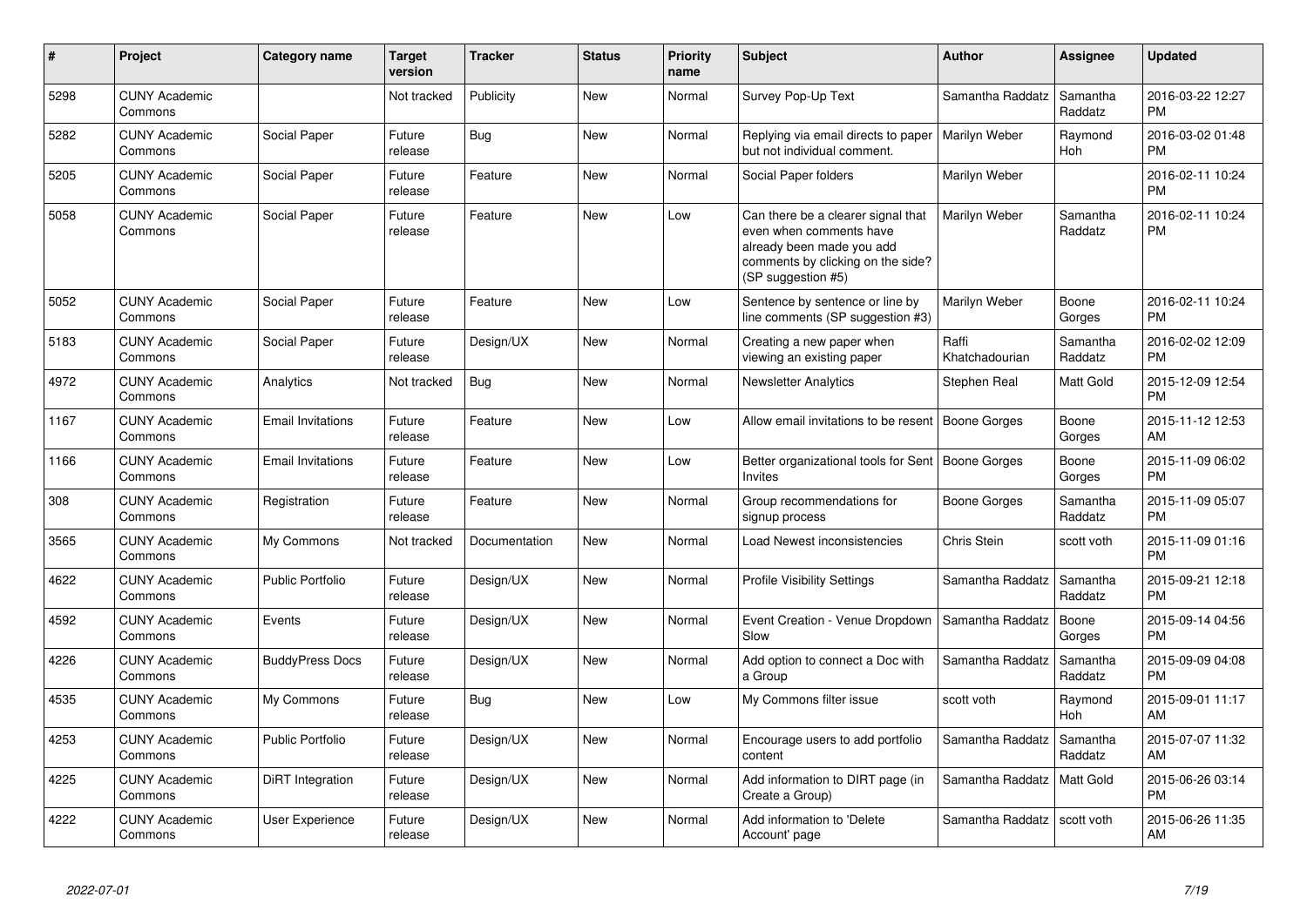| #     | <b>Project</b>                  | Category name              | <b>Target</b><br>version | <b>Tracker</b> | <b>Status</b> | <b>Priority</b><br>name | <b>Subject</b>                                                                 | <b>Author</b>       | Assignee            | <b>Updated</b>                |
|-------|---------------------------------|----------------------------|--------------------------|----------------|---------------|-------------------------|--------------------------------------------------------------------------------|---------------------|---------------------|-------------------------------|
| 3059  | <b>CUNY Academic</b><br>Commons | Group Forums               | Future<br>release        | Design/UX      | New           | Normal                  | Forum Post Permissable Content<br><b>Explanatory Text</b>                      | Chris Stein         | Chris Stein         | 2015-04-02 11:27<br>AM        |
| 2753  | <b>CUNY Academic</b><br>Commons | <b>Public Portfolio</b>    | Future<br>release        | Feature        | New           | Normal                  | Create actual actual tagification in<br>academic interests and other<br>fields | Micki Kaufman       | Boone<br>Gorges     | 2015-01-05 08:52<br><b>PM</b> |
| 364   | <b>CUNY Academic</b><br>Commons | <b>WordPress Plugins</b>   | Future<br>release        | Feature        | <b>New</b>    | Normal                  | <b>Bulletin Board</b>                                                          | <b>Matt Gold</b>    |                     | 2015-01-05 08:50<br><b>PM</b> |
| 3691  | <b>CUNY Academic</b><br>Commons | <b>WordPress Plugins</b>   | Future<br>release        | Bug            | <b>New</b>    | Normal                  | <b>WPMU Domain Mapping</b><br>Debugging on cdev                                | Raymond Hoh         | Matt Gold           | 2014-12-12 09:04<br>AM        |
| 3509  | <b>CUNY Academic</b><br>Commons | Publicity                  | 1.7                      | Publicity      | New           | Normal                  | Create 1.7 digital signage imagery                                             | Micki Kaufman       | Marilyn<br>Weber    | 2014-10-01 12:40<br><b>PM</b> |
| 3506  | <b>CUNY Academic</b><br>Commons | Publicity                  | 1.7                      | Publicity      | <b>New</b>    | Normal                  | Prepare 1.7 email messaging                                                    | Micki Kaufman       | Micki<br>Kaufman    | 2014-10-01 12:36<br><b>PM</b> |
| 3048  | <b>CUNY Academic</b><br>Commons | Public Portfolio           | Future<br>release        | Feature        | <b>New</b>    | Low                     | Images for rich text profile fields                                            | Boone Gorges        | Boone<br>Gorges     | 2014-02-19 12:56<br><b>PM</b> |
| 13946 | <b>CUNY Academic</b><br>Commons | <b>WordPress Plugins</b>   | 2.1.0                    | Support        | Assigned      | Normal                  | Custom Embed handler For<br>OneDrive files                                     | scott voth          | Raymond<br>Hoh      | 2022-05-26 10:46<br>AM        |
| 15604 | <b>CUNY Academic</b><br>Commons | <b>Email Notifications</b> | Future<br>release        | Feature        | Assigned      | Normal                  | <b>Restructure Commons Group</b><br>Digest Email Messages                      | <b>Matt Gold</b>    | Boone<br>Gorges     | 2022-05-26 10:45<br>AM        |
| 8900  | <b>CUNY Academic</b><br>Commons | Accessibility              | Future<br>release        | Feature        | Assigned      | Normal                  | Look into tools to enforce<br>accessibility in WP environment                  | <b>Matt Gold</b>    | Boone<br>Gorges     | 2022-04-26 11:59<br>AM        |
| 8901  | <b>CUNY Academic</b><br>Commons | Accessibility              | Future<br>release        | Feature        | Assigned      | Normal                  | Theme analysis for accessibility                                               | <b>Matt Gold</b>    | Boone<br>Gorges     | 2022-04-26 11:59<br>AM        |
| 12436 | <b>CUNY Academic</b><br>Commons |                            | Not tracked              | Bug            | Assigned      | Normal                  | Nightly system downtime                                                        | Boone Gorges        |                     | 2020-08-01 09:30<br>AM        |
| 3002  | <b>CUNY Academic</b><br>Commons | Search                     | Future<br>release        | Feature        | Assigned      | Normal                  | Overhaul CAC search by using<br>external search appliance                      | Boone Gorges        | Boone<br>Gorges     | 2020-07-15 03:05<br><b>PM</b> |
| 5581  | <b>CUNY Academic</b><br>Commons | Analytics                  | Future<br>release        | Feature        | Assigned      | Normal                  | Explore alternatives to Google<br>Analytics                                    | <b>Matt Gold</b>    | Valerie<br>Townsend | 2020-04-17 03:12<br><b>PM</b> |
| 8836  | <b>CUNY Academic</b><br>Commons | <b>Blogs (BuddyPress)</b>  | Future<br>release        | Feature        | Assigned      | Normal                  | Redesign site launch process                                                   | <b>Matt Gold</b>    | Boone<br>Gorges     | 2019-10-03 02:49<br><b>PM</b> |
| 11519 | <b>CUNY Academic</b><br>Commons |                            | Not tracked              | Support        | Assigned      | Normal                  | comment option not appearing                                                   | Marilyn Weber       |                     | 2019-09-24 10:28<br>AM        |
| 11517 | <b>CUNY Academic</b><br>Commons |                            | Not tracked              | Feature        | Assigned      | Normal                  | wp-accessibility plugin should not<br>strip 'target=" blank" by default        | <b>Boone Gorges</b> | Laurie Hurson       | 2019-09-24 09:57<br>AM        |
| 8666  | <b>CUNY Academic</b><br>Commons | Teaching                   | Not tracked              | Documentation  | Assigned      | Normal                  | Create Teaching on the Commons<br>Resource Page                                | Matt Gold           | Laurie Hurson       | 2019-09-23 03:16<br><b>PM</b> |
| 5016  | <b>CUNY Academic</b><br>Commons | Events                     | Future<br>release        | Feature        | Assigned      | Low                     | Allow comments to be posted on<br>events                                       | <b>Matt Gold</b>    | Raymond<br>Hoh      | 2019-03-01 02:23<br><b>PM</b> |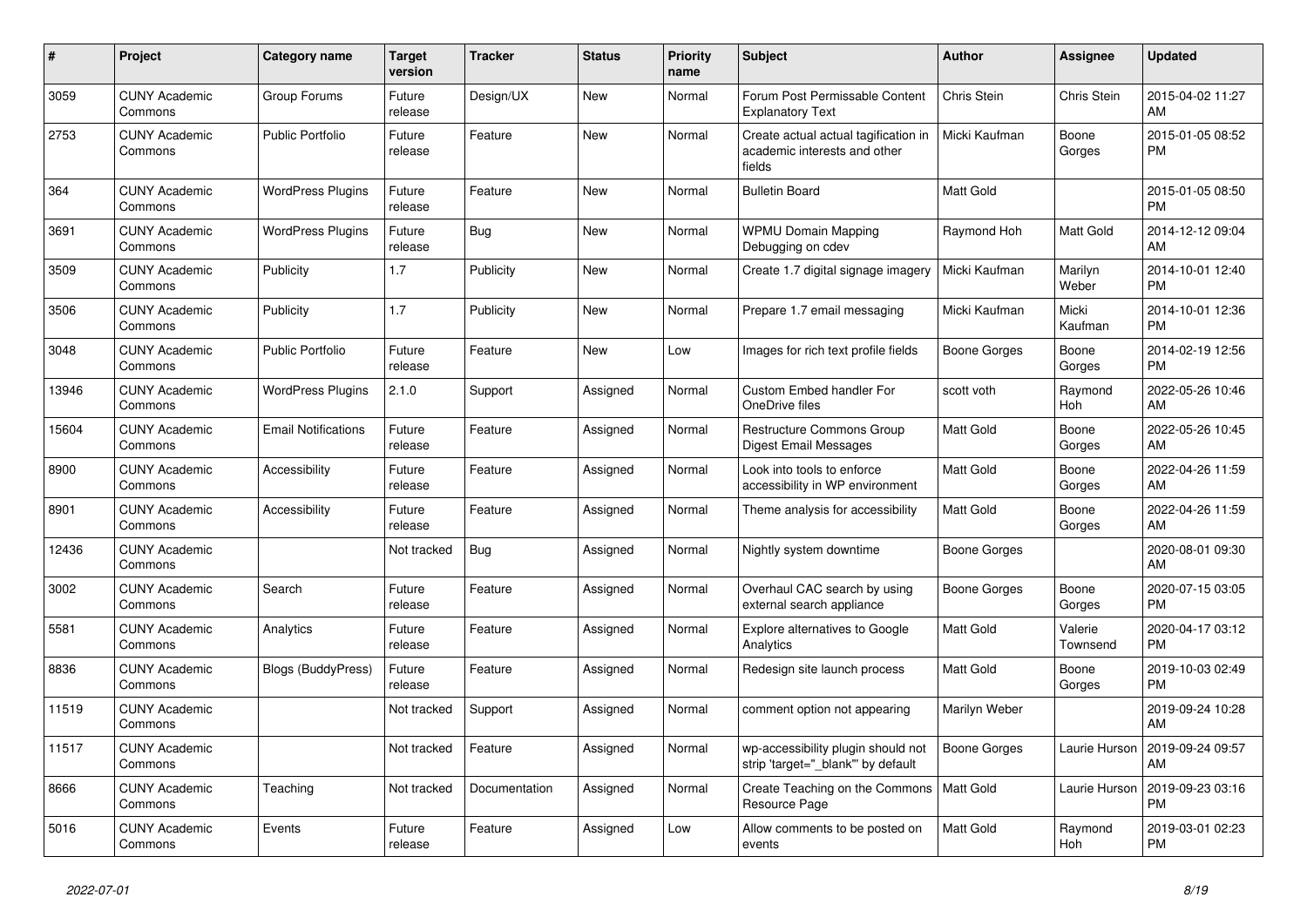| #     | Project                         | <b>Category name</b>     | <b>Target</b><br>version | <b>Tracker</b> | <b>Status</b> | <b>Priority</b><br>name | Subject                                                                                    | Author            | <b>Assignee</b>     | <b>Updated</b>                |
|-------|---------------------------------|--------------------------|--------------------------|----------------|---------------|-------------------------|--------------------------------------------------------------------------------------------|-------------------|---------------------|-------------------------------|
| 10659 | <b>CUNY Academic</b><br>Commons | Group Forums             | Future<br>release        | Feature        | Assigned      | Normal                  | Post to multiple groups via email                                                          | <b>Matt Gold</b>  | Raymond<br>Hoh      | 2018-11-15 12:54<br>AM        |
| 9028  | <b>CUNY Academic</b><br>Commons | Onboarding               | Future<br>release        | Feature        | Assigned      | Normal                  | suggest groups to new members<br>during the registration process                           | Matt Gold         | Chris Stein         | 2018-10-24 12:34<br><b>PM</b> |
| 10368 | <b>CUNY Academic</b><br>Commons |                          | Future<br>release        | Feature        | Assigned      | Normal                  | Use ORCID data to populate<br>academic profile page                                        | Stephen Francoeur | Boone<br>Gorges     | 2018-09-25 01:53<br><b>PM</b> |
| 9941  | <b>CUNY Academic</b><br>Commons | Wiki                     | Not tracked              | Support        | Assigned      | Normal                  | Wiki functionality                                                                         | <b>Matt Gold</b>  | Boone<br>Gorges     | 2018-06-26 10:57<br>AM        |
| 9895  | <b>CUNY Academic</b><br>Commons | Onboarding               | Future<br>release        | Feature        | Assigned      | Normal                  | Add "Accept Invitation"<br>link/button/function to Group<br>and/or Site invitation emails? | Luke Waltzer      | Boone<br>Gorges     | 2018-06-07 12:42<br><b>PM</b> |
| 9835  | <b>CUNY Academic</b><br>Commons | Group Forums             | Future<br>release        | Bug            | Assigned      | Normal                  | add a "like" function?                                                                     | Marilyn Weber     | <b>Erik Trainer</b> | 2018-06-05 01:49<br><b>PM</b> |
| 3768  | <b>CUNY Academic</b><br>Commons | <b>Public Portfolio</b>  | Future<br>release        | Feature        | Assigned      | Normal                  | Institutions/Past positions on<br>public portfolios                                        | Matt Gold         | Boone<br>Gorges     | 2018-04-23 10:44<br>AM        |
| 9015  | <b>CUNY Academic</b><br>Commons | Groups (misc)            | Not tracked              | Outreach       | Assigned      | Normal                  | Email group admins the email<br>addresses of their groups                                  | <b>Matt Gold</b>  | Matt Gold           | 2018-01-02 09:54<br>AM        |
| 8992  | <b>NYCDH Community</b><br>Site  |                          |                          | Bug            | Assigned      | Normal                  | Multiple RBE error reports                                                                 | Matt Gold         | Raymond<br>Hoh      | 2017-12-11 05:43<br><b>PM</b> |
| 8976  | <b>CUNY Academic</b><br>Commons | Reply By Email           | Not tracked              | Feature        | Assigned      | Normal                  | Package RBE new topics posting?                                                            | <b>Matt Gold</b>  | Raymond<br>Hoh      | 2017-12-04 02:34<br><b>PM</b> |
| 8898  | <b>CUNY Academic</b><br>Commons | Social Paper             | Not tracked              | Feature        | Assigned      | Normal                  | Usage data on docs and social<br>paper                                                     | Matt Gold         | Matt Gold           | 2017-11-16 11:32<br>AM        |
| 8837  | <b>CUNY Academic</b><br>Commons |                          | Not tracked              | Feature        | Assigned      | Normal                  | Create a form to request info from<br>people requesting premium<br>themes and plugins      | <b>Matt Gold</b>  | Marilyn<br>Weber    | 2017-11-14 03:35<br><b>PM</b> |
| 8902  | <b>CUNY Academic</b><br>Commons | Design                   | Not tracked              | Feature        | Assigned      | Normal                  | Report back on research on<br><b>BuddyPress themes</b>                                     | <b>Matt Gold</b>  | Michael Smith       | 2017-11-10 12:31<br><b>PM</b> |
| 8078  | <b>CUNY Academic</b><br>Commons | <b>WordPress Plugins</b> | Future<br>release        | System Upgrade | Assigned      | Normal                  | <b>CommentPress Updates</b>                                                                | Margaret Galvan   | Christian<br>Wach   | 2017-05-08 03:49<br><b>PM</b> |
| 7828  | <b>CUNY Academic</b><br>Commons |                          | Not tracked              | Feature        | Assigned      | Normal                  | Theme Assessment 2017                                                                      | Margaret Galvan   | Margaret<br>Galvan  | 2017-05-02 10:41<br><b>PM</b> |
| 5316  | <b>CUNY Academic</b><br>Commons | <b>User Experience</b>   | Future<br>release        | Feature        | Assigned      | Normal                  | Prompt user email address<br>updates                                                       | <b>Matt Gold</b>  | Stephen Real        | 2016-12-21 03:30<br>PM        |
| 4980  | <b>CUNY Academic</b><br>Commons | Home Page                | Future<br>release        | Feature        | Assigned      | Normal                  | CAC Featured Content -- Adding<br>Randomization                                            | Matt Gold         | Boone<br>Gorges     | 2016-12-12 03:01<br>PM        |
| 6995  | <b>CUNY Academic</b><br>Commons | Home Page                | Not tracked              | Bug            | Assigned      | Normal                  | member filter on homepage not<br>working                                                   | <b>Matt Gold</b>  | Raymond<br>Hoh      | 2016-12-11 09:46<br><b>PM</b> |
| 6671  | <b>CUNY Academic</b><br>Commons | Reply By Email           | Not tracked              | Bug            | Assigned      | Normal                  | "Post too often" RBE error<br>message                                                      | Matt Gold         | Raymond<br>Hoh      | 2016-11-11 09:55<br>AM        |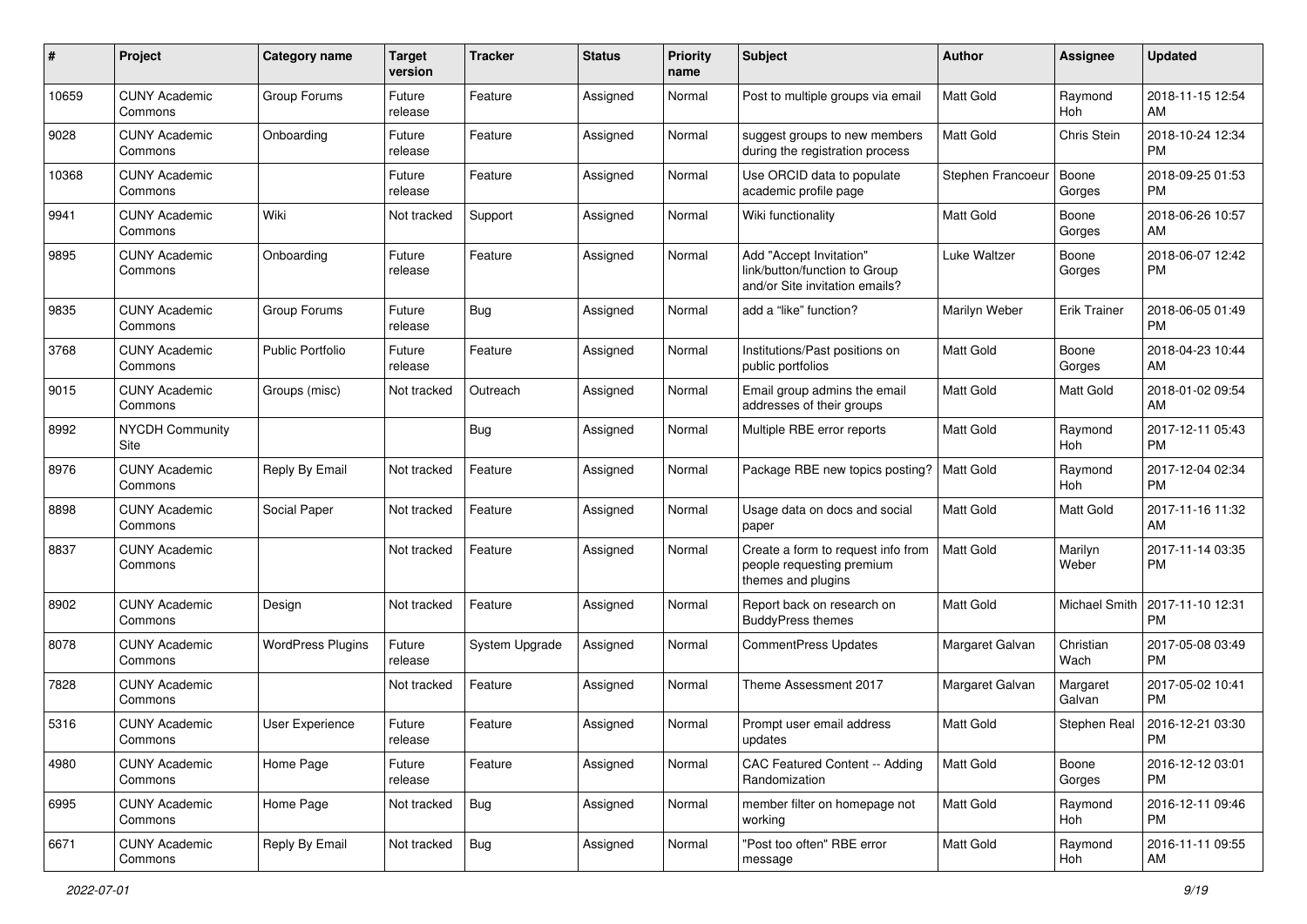| $\#$ | Project                         | <b>Category name</b>      | <b>Target</b><br>version | <b>Tracker</b> | <b>Status</b> | Priority<br>name | <b>Subject</b>                                                      | <b>Author</b>    | <b>Assignee</b>     | <b>Updated</b>                |
|------|---------------------------------|---------------------------|--------------------------|----------------|---------------|------------------|---------------------------------------------------------------------|------------------|---------------------|-------------------------------|
| 6426 | <b>CUNY Academic</b><br>Commons | Spam/Spam<br>Prevention   | Future<br>release        | Feature        | Assigned      | Normal           | Force captcha on all comments?                                      | <b>Matt Gold</b> | <b>Tahir Butt</b>   | 2016-10-24 02:06<br><b>PM</b> |
| 1423 | <b>CUNY Academic</b><br>Commons | BuddyPress (misc)         | Future<br>release        | Feature        | Assigned      | Low              | Show an avatar for pingback<br>comment activity items               | Boone Gorges     | Tahir Butt          | 2016-10-24 12:03<br><b>PM</b> |
| 3090 | <b>CUNY Academic</b><br>Commons | Twitter page              | Future<br>release        | Feature        | Assigned      | Normal           | Prevent Retweets from showing<br>up on Commons twitter page         | Matt Gold        | <b>Tahir Butt</b>   | 2016-10-24 11:31<br>AM        |
| 5234 | <b>CUNY Academic</b><br>Commons | Membership                | Future<br>release        | Feature        | Assigned      | Normal           | Write Unconfirmed patch for WP                                      | Boone Gorges     | Boone<br>Gorges     | 2016-10-24 11:18<br>AM        |
| 6392 | <b>CUNY Academic</b><br>Commons | Group Forums              | Future<br>release        | Design/UX      | Assigned      | Low              | Composition/Preview Panes in<br>Forum Posts                         | Luke Waltzer     | Paige Dupont        | 2016-10-21 04:26<br><b>PM</b> |
| 1417 | <b>CUNY Academic</b><br>Commons | <b>BuddyPress Docs</b>    | Future<br>release        | Feature        | Assigned      | Low              | Bulk actions for BuddyPress Docs                                    | Boone Gorges     | Boone<br>Gorges     | 2016-10-17 10:41<br><b>PM</b> |
| 6298 | <b>CUNY Academic</b><br>Commons | User Experience           | Not tracked              | Design/UX      | Assigned      | Normal           | Examine data from survey                                            | Matt Gold        | Margaret<br>Galvan  | 2016-10-14 12:16<br><b>PM</b> |
| 2881 | <b>CUNY Academic</b><br>Commons | <b>Public Portfolio</b>   | Future<br>release        | Feature        | Assigned      | Normal           | Redesign the UX for Profiles                                        | Chris Stein      | Chris Stein         | 2016-10-13 12:45<br><b>PM</b> |
| 4903 | <b>CUNY Academic</b><br>Commons | Events                    | Future<br>release        | Design/UX      | Assigned      | Normal           | Improving visual appearance of<br>event calendars                   | <b>Matt Gold</b> | Boone<br>Gorges     | 2016-10-13 11:51<br>AM        |
| 5696 | <b>CUNY Academic</b><br>Commons | Events                    | Future<br>release        | Feature        | Assigned      | Normal           | Events Calendar - display options<br>calendar aggregation /         | <b>Matt Gold</b> | Boone<br>Gorges     | 2016-10-13 11:44<br>AM        |
| 6115 | <b>CUNY Academic</b><br>Commons | Publicity                 | Not tracked              | Feature        | Assigned      | Normal           | create digital signage for GC                                       | Matt Gold        | scott voth          | 2016-10-11 10:09<br><b>PM</b> |
| 5268 | <b>CUNY Academic</b><br>Commons | Group Forums              | Future<br>release        | Bug            | Assigned      | Normal           | Long-time to post to multiple<br>groups                             | Luke Waltzer     | Daniel Jones        | 2016-09-07 06:31<br><b>PM</b> |
| 5955 | <b>CUNY Academic</b><br>Commons | Outreach                  | Future<br>release        | Feature        | Assigned      | Normal           | Create auto-newsletter for<br>commons members                       | Matt Gold        | Luke Waltzer        | 2016-08-30 10:34<br>AM        |
| 5827 | <b>CUNY Academic</b><br>Commons | <b>Public Portfolio</b>   | Future<br>release        | Bug            | Assigned      | Normal           | Academic Interests square bracket   scott voth<br>links not working |                  | Chris Stein         | 2016-08-11 11:59<br><b>PM</b> |
| 5691 | <b>CUNY Academic</b><br>Commons | <b>Blogs (BuddyPress)</b> | Future<br>release        | Bug            | Assigned      | High             | Differing numbers on Sites display                                  | Matt Gold        | Raymond<br>Hoh      | 2016-06-13 01:37<br><b>PM</b> |
| 4438 | <b>CUNY Academic</b><br>Commons | Events                    | Future<br>release        | Bug            | Assigned      | Normal           | Events Calendar - Export<br><b>Recurring Events</b>                 | scott voth       | Daniel Jones        | 2016-05-23 04:25<br><b>PM</b> |
| 2612 | <b>CUNY Academic</b><br>Commons |                           | Not tracked              | Publicity      | Assigned      | Normal           | Pinterest site for the Commons                                      | local admin      | Sarah<br>Morgano    | 2016-03-04 11:19<br>AM        |
| 2666 | <b>CUNY Academic</b><br>Commons | About page                | Not tracked              | Documentation  | Assigned      | Normal           | <b>Update About Text</b>                                            | Chris Stein      | Luke Waltzer        | 2016-03-04 11:19<br>AM        |
| 4986 | <b>CUNY Academic</b><br>Commons | ZenDesk                   | Not tracked              | Support        | Assigned      | Normal           | Prepare documentation for<br>Zendesk re web widget                  | <b>Matt Gold</b> | Samantha<br>Raddatz | 2016-02-25 03:09<br><b>PM</b> |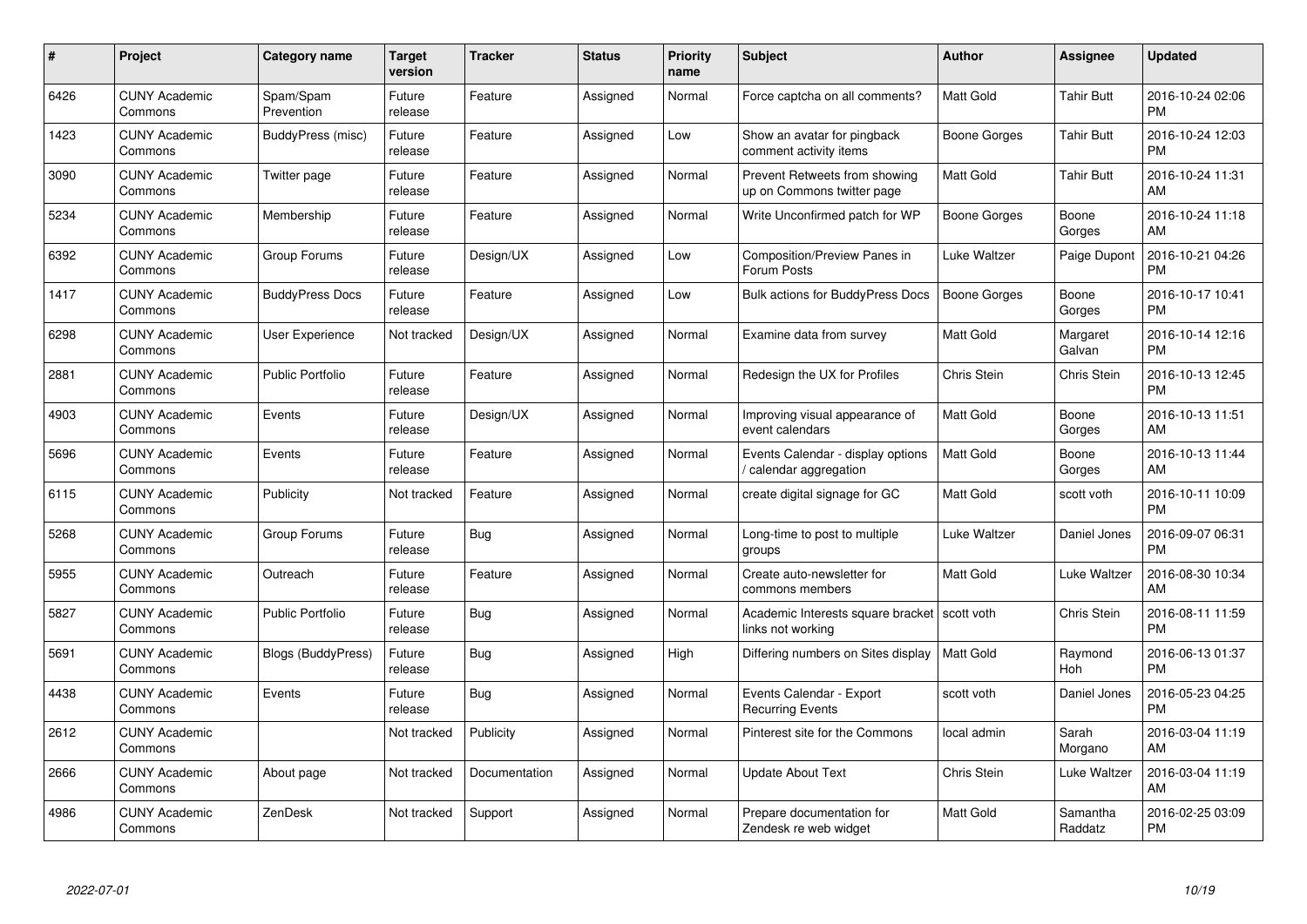| $\#$ | Project                         | <b>Category name</b>           | Target<br>version | <b>Tracker</b> | <b>Status</b> | <b>Priority</b><br>name | <b>Subject</b>                                                                            | Author              | Assignee              | <b>Updated</b>                |
|------|---------------------------------|--------------------------------|-------------------|----------------|---------------|-------------------------|-------------------------------------------------------------------------------------------|---------------------|-----------------------|-------------------------------|
| 636  | <b>CUNY Academic</b><br>Commons | WordPress (misc)               | Not tracked       | Support        | Assigned      | Normal                  | Create Lynda.com-like Table of<br><b>Contents for Prospective Tutorial</b><br>Screencasts | <b>Matt Gold</b>    | scott voth            | 2016-02-23 03:12<br><b>PM</b> |
| 4070 | <b>CUNY Academic</b><br>Commons | Analytics                      | Not tracked       | Support        | Assigned      | Normal                  | Request for JITP site analytics                                                           | Matt Gold           | Seth Persons          | 2016-02-23 03:09<br><b>PM</b> |
| 5225 | <b>CUNY Academic</b><br>Commons | Registration                   | Future<br>release | Feature        | Assigned      | Normal                  | On-boarding Issues                                                                        | Luke Waltzer        | Samantha<br>Raddatz   | 2016-02-12 02:58<br><b>PM</b> |
| 2175 | <b>CUNY Academic</b><br>Commons | WordPress (misc)               | Not tracked       | Support        | Assigned      | Normal                  | Subscibe 2 vs. Jetpack<br>subscription options                                            | local admin         | Matt Gold             | 2016-01-26 04:58<br><b>PM</b> |
| 3230 | <b>CUNY Academic</b><br>Commons | Internal Tools and<br>Workflow | Not tracked       | Feature        | Assigned      | High                    | Scripts for quicker<br>provisioning/updating of<br>development environments               | Boone Gorges        | Boone<br>Gorges       | 2016-01-26 04:54<br><b>PM</b> |
| 1105 | <b>CUNY Academic</b><br>Commons | WordPress (misc)               | Future<br>release | Feature        | Assigned      | Normal                  | Rephrase Blog Privacy Options                                                             | <b>Matt Gold</b>    | Samantha<br>Raddatz   | 2015-11-09 06:19<br><b>PM</b> |
| 554  | <b>CUNY Academic</b><br>Commons | BuddyPress (misc)              | Future<br>release | Feature        | Assigned      | Normal                  | Add Trackback notifications to<br>site-wide activity feed                                 | Matt Gold           | Boone<br>Gorges       | 2015-11-09 06:19<br><b>PM</b> |
| 365  | <b>CUNY Academic</b><br>Commons | WordPress (misc)               | Future<br>release | Feature        | Assigned      | Normal                  | <b>Create Mouseover Tooltips</b><br>throughout Site                                       | <b>Matt Gold</b>    | Chris Stein           | 2015-11-09 06:18<br><b>PM</b> |
| 497  | <b>CUNY Academic</b><br>Commons | <b>WordPress Plugins</b>       | Future<br>release | Feature        | Assigned      | Normal                  | Drag and Drop Ordering on<br>Gallery Post Plugin                                          | <b>Matt Gold</b>    | Ron Rennick           | 2015-11-09 06:18<br><b>PM</b> |
| 287  | <b>CUNY Academic</b><br>Commons | WordPress (misc)               | Future<br>release | Feature        | Assigned      | Normal                  | Create troubleshooting tool for<br>account sign-up                                        | Matt Gold           | Boone<br>Gorges       | 2015-11-09 06:17<br><b>PM</b> |
| 2523 | <b>CUNY Academic</b><br>Commons | <b>BuddyPress Docs</b>         | Future<br>release | Feature        | Assigned      | Normal                  | Allow Users to Upload Images to<br><b>BP</b> Docs                                         | <b>Matt Gold</b>    | Boone<br>Gorges       | 2015-11-09 06:14<br><b>PM</b> |
| 1744 | <b>CUNY Academic</b><br>Commons | <b>BuddyPress Docs</b>         | Future<br>release | Feature        | Assigned      | Normal                  | Spreadsheet-style Docs                                                                    | Boone Gorges        | Boone<br>Gorges       | 2015-11-09 06:13<br><b>PM</b> |
| 1460 | <b>CUNY Academic</b><br>Commons | Analytics                      | Future<br>release | Feature        | Assigned      | Normal                  | <b>Update System Report</b>                                                               | <b>Brian Foote</b>  | Boone<br>Gorges       | 2015-11-09 06:13<br><b>PM</b> |
| 2610 | <b>CUNY Academic</b><br>Commons | Group Invitations              | Future<br>release | Feature        | Assigned      | Low                     | Request: Custom invitation<br>message to group invites                                    | local admin         | Boone<br>Gorges       | 2015-11-09 06:13<br><b>PM</b> |
| 2325 | <b>CUNY Academic</b><br>Commons | BuddyPress (misc)              | Future<br>release | Feature        | Assigned      | Low                     | Profile should have separate fields<br>for first/last names                               | local admin         | Boone<br>Gorges       | 2015-11-09 06:09<br>PM.       |
| 2013 | <b>CUNY Academic</b><br>Commons | <b>Public Portfolio</b>        | Future<br>release | Feature        | Assigned      | Low                     | Have Profile Privacy Options show   Matt Gold<br>up only for filled-in fields             |                     | Boone<br>Gorges       | 2015-11-09 06:09<br><b>PM</b> |
| 1165 | <b>CUNY Academic</b><br>Commons | <b>Email Invitations</b>       | Future<br>release | Feature        | Assigned      | Low                     | Allow saved lists of invitees under<br>Send Invites                                       | <b>Boone Gorges</b> | Boone<br>Gorges       | 2015-11-09 06:03<br><b>PM</b> |
| 333  | <b>CUNY Academic</b><br>Commons | <b>Email Notifications</b>     | Future<br>release | Feature        | Assigned      | Low                     | Delay Forum Notification Email<br>Delivery Until After Editing Period<br>Ends             | <b>Matt Gold</b>    | Raymond<br><b>Hoh</b> | 2015-11-09 06:01<br><b>PM</b> |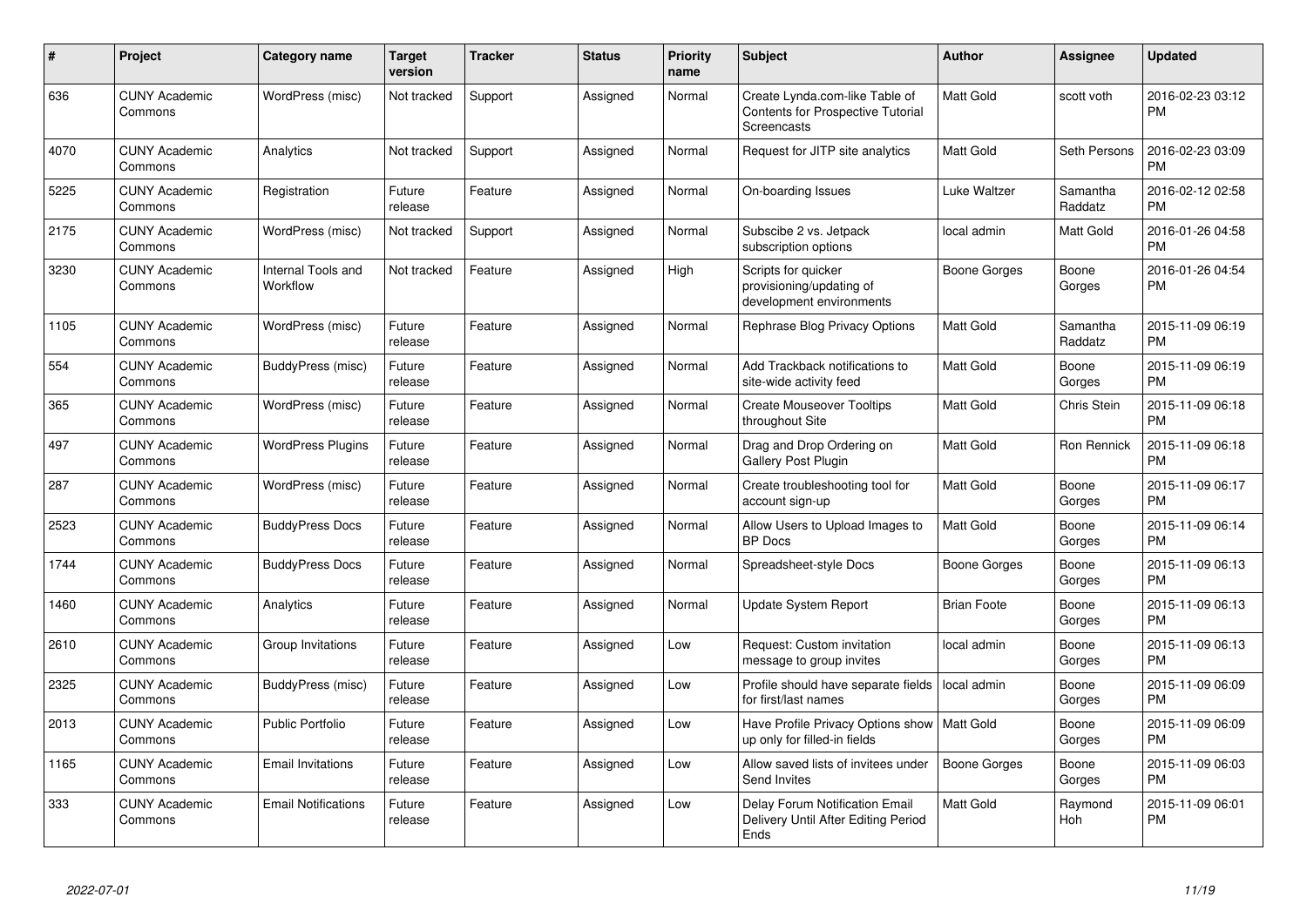| #    | Project                         | Category name          | Target<br>version | <b>Tracker</b> | <b>Status</b> | <b>Priority</b><br>name | <b>Subject</b>                                                               | <b>Author</b>           | Assignee            | <b>Updated</b>                |
|------|---------------------------------|------------------------|-------------------|----------------|---------------|-------------------------|------------------------------------------------------------------------------|-------------------------|---------------------|-------------------------------|
| 481  | <b>CUNY Academic</b><br>Commons | Groups (misc)          | Future<br>release | Feature        | Assigned      | Normal                  | ability to archive inactive groups<br>and blogs                              | Michael Mandiberg       | Samantha<br>Raddatz | 2015-11-09 05:56<br><b>PM</b> |
| 519  | <b>CUNY Academic</b><br>Commons | <b>BuddyPress Docs</b> | Future<br>release | Feature        | Assigned      | Low                     | TOC for individual docs - for new<br>BP "wiki-like" plugin                   | scott voth              | Boone<br>Gorges     | 2015-11-09 05:54<br>PM.       |
| 1192 | <b>CUNY Academic</b><br>Commons | <b>Group Files</b>     | Future<br>release | Feature        | Assigned      | Low                     | When posting group files, allow<br>users to add a category without<br>saving | Matt Gold               | Raymond<br>Hoh      | 2015-11-09 05:53<br><b>PM</b> |
| 1422 | <b>CUNY Academic</b><br>Commons | <b>BuddyPress Docs</b> | Future<br>release | Feature        | Assigned      | Normal                  | Make "created Doc" activity icons<br>non-mini                                | Boone Gorges            | Boone<br>Gorges     | 2015-11-09 05:48<br>PM.       |
| 653  | <b>CUNY Academic</b><br>Commons | Group Blogs            | Future<br>release | Feature        | Assigned      | Normal                  | Redesign Integration of Groups<br>and Blogs                                  | Matt Gold               | Samantha<br>Raddatz | 2015-11-09 05:40<br><b>PM</b> |
| 618  | <b>CUNY Academic</b><br>Commons | <b>BuddyPress Docs</b> | Future<br>release | Feature        | Assigned      | Normal                  | BuddyPress Docs: export formats                                              | Boone Gorges            | Boone<br>Gorges     | 2015-11-09 05:38<br><b>PM</b> |
| 310  | <b>CUNY Academic</b><br>Commons | BuddyPress (misc)      | Future<br>release | Feature        | Assigned      | Low                     | <b>Friend Request Email</b>                                                  | Matt Gold               | Samantha<br>Raddatz | 2015-11-09 05:08<br><b>PM</b> |
| 3473 | <b>CUNY Academic</b><br>Commons | User Experience        | Future<br>release | Feature        | Assigned      | Normal                  | Commons profile: Add help info<br>about "Positions" replacing "title"        | Keith Miyake            | Samantha<br>Raddatz | 2015-11-09 02:28<br><b>PM</b> |
| 3517 | <b>CUNY Academic</b><br>Commons | My Commons             | Future<br>release | Feature        | Assigned      | Normal                  | Mute/Unmute My Commons<br>updates                                            | Matt Gold               | Raymond<br>Hoh      | 2015-11-09 01:19<br><b>PM</b> |
| 3192 | <b>CUNY Academic</b><br>Commons | Group Forums           | Future<br>release | Feature        | Assigned      | Normal                  | Customizable forum views for<br>bbPress 2.x group forums                     | Boone Gorges            | Raymond<br>Hoh      | 2015-11-09 12:47<br><b>PM</b> |
| 4661 | <b>CUNY Academic</b><br>Commons | User Experience        | Future<br>release | Bug            | Assigned      | Normal                  | <b>Simplify Events text</b>                                                  | <b>Matt Gold</b>        | Samantha<br>Raddatz | 2015-10-02 09:06<br><b>PM</b> |
| 4388 | <b>CUNY Academic</b><br>Commons | WordPress (misc)       | Future<br>release | Bug            | Assigned      | Normal                  | Repeated request for<br>authentication.                                      | Alice.Lynn<br>McMichael | Raymond<br>Hoh      | 2015-08-11 07:35<br><b>PM</b> |
| 4404 | <b>CUNY Academic</b><br>Commons | Public Portfolio       | Future<br>release | Design/UX      | Assigned      | Normal                  | Change color of permissions info<br>on portfolio editing interface           | Matt Gold               | Samantha<br>Raddatz | 2015-08-11 05:28<br><b>PM</b> |
| 4235 | <b>CUNY Academic</b><br>Commons |                        | Not tracked       | Design/UX      | Assigned      | Normal                  | Explore user experience around<br>comments on forum topics vs docs           | Matt Gold               | Samantha<br>Raddatz | 2015-07-21 10:23<br>AM        |
| 4238 | <b>CUNY Academic</b><br>Commons | Events                 | Future<br>release | Feature        | Assigned      | Normal                  | Copy Events to Other Groups?                                                 | Matt Gold               | Boone<br>Gorges     | 2015-07-02 10:08<br>AM.       |
| 4221 | <b>CUNY Academic</b><br>Commons | Group Forums           | Future<br>release | Design/UX      | Assigned      | Normal                  | Add 'Number of Posts' display<br>option to Forum page                        | Samantha Raddatz        | Samantha<br>Raddatz | 2015-06-26 02:21<br><b>PM</b> |
| 4053 | <b>CUNY Academic</b><br>Commons | Events                 | Future<br>release | Feature        | Assigned      | Normal                  | Create new tab for past events                                               | Matt Gold               | Boone<br>Gorges     | 2015-05-12 02:10<br><b>PM</b> |
| 4027 | <b>CUNY Academic</b><br>Commons | Commons In A Box       | Not tracked       | Design/UX      | Assigned      | Normal                  | Usability review of CBOX update<br>procedures                                | Matt Gold               | Samantha<br>Raddatz | 2015-05-11 06:36<br><b>PM</b> |
| 3536 | <b>CUNY Academic</b><br>Commons | My Commons             | Future<br>release | Feature        | Assigned      | Normal                  | Infinite Scroll on My Commons<br>page                                        | Matt Gold               | Raymond<br>Hoh      | 2015-04-13 04:42<br><b>PM</b> |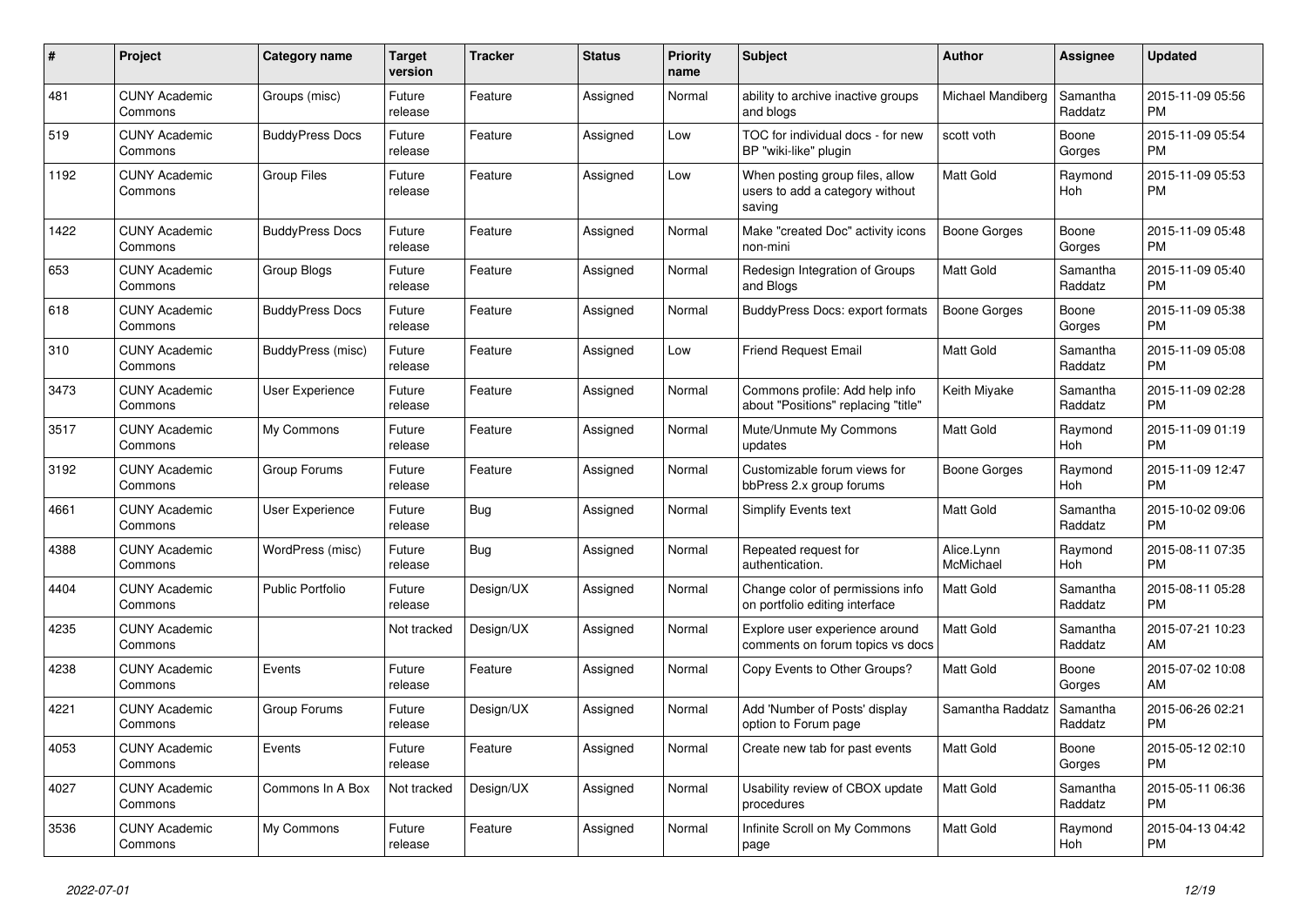| $\#$ | <b>Project</b>                  | Category name            | <b>Target</b><br>version | <b>Tracker</b> | <b>Status</b> | <b>Priority</b><br>name | <b>Subject</b>                                                             | <b>Author</b>    | Assignee           | <b>Updated</b>                |
|------|---------------------------------|--------------------------|--------------------------|----------------|---------------|-------------------------|----------------------------------------------------------------------------|------------------|--------------------|-------------------------------|
| 3662 | <b>CUNY Academic</b><br>Commons | <b>SEO</b>               | Future<br>release        | Feature        | Assigned      | Normal                  | Duplicate Content/SEO/Google<br>issues                                     | <b>Matt Gold</b> | Raymond<br>Hoh     | 2015-04-13 04:37<br><b>PM</b> |
| 370  | <b>CUNY Academic</b><br>Commons | Registration             | Future<br>release        | Feature        | Assigned      | High                    | <b>Guest Accounts</b>                                                      | Matt Gold        | Matt Gold          | 2015-04-09 09:33<br><b>PM</b> |
| 3577 | <b>CUNY Academic</b><br>Commons | My Commons               | Future<br>release        | Design/UX      | Assigned      | Normal                  | Replies to items in My Commons                                             | <b>Matt Gold</b> | Raymond<br>Hoh     | 2015-04-09 05:19<br><b>PM</b> |
| 3770 | <b>CUNY Academic</b><br>Commons | <b>Public Portfolio</b>  | Future<br>release        | Feature        | Assigned      | Normal                  | Improve Layout/Formatting of<br>Positions Area on Public Portfolios        | Matt Gold        | Chris Stein        | 2015-04-01 09:17<br><b>PM</b> |
| 3308 | <b>CUNY Academic</b><br>Commons | Group Invitations        | Future<br>release        | Feature        | Assigned      | Normal                  | Allow members to rescind group<br>invitations                              | Matt Gold        | Boone<br>Gorges    | 2015-04-01 08:53<br><b>PM</b> |
| 3759 | <b>CUNY Academic</b><br>Commons | WordPress (misc)         | Future<br>release        | Feature        | Assigned      | Normal                  | Review Interface for Adding Users<br>to Blogs                              | Matt Gold        | Boone<br>Gorges    | 2015-03-24 05:52<br><b>PM</b> |
| 3042 | <b>CUNY Academic</b><br>Commons | <b>Public Portfolio</b>  | Future<br>release        | Feature        | Assigned      | Normal                  | Browsing member interests                                                  | Matt Gold        | Boone<br>Gorges    | 2015-03-21 09:04<br><b>PM</b> |
| 2754 | <b>CUNY Academic</b><br>Commons | Design                   | Future<br>release        | Feature        | Assigned      | Normal                  | Determine strategy for CAC logo<br>handling in top header                  | Micki Kaufman    | <b>Chris Stein</b> | 2015-01-05 08:53<br><b>PM</b> |
| 2832 | <b>CUNY Academic</b><br>Commons | <b>Public Portfolio</b>  | Future<br>release        | Feature        | Assigned      | Normal                  | Improve interface for (not)<br>auto-linking profile fields                 | Boone Gorges     | Chris Stein        | 2015-01-05 08:52<br><b>PM</b> |
| 1562 | <b>CUNY Academic</b><br>Commons | <b>WordPress Plugins</b> | Future<br>release        | Feature        | Assigned      | Low                     | Play with NYT Collaborative<br>Authoring Tool                              | Matt Gold        | Boone<br>Gorges    | 2015-01-05 08:47<br><b>PM</b> |
| 658  | <b>CUNY Academic</b><br>Commons | <b>WordPress Plugins</b> | Future<br>release        | Feature        | Assigned      | Normal                  | Rebulid Sitewide Tag Suggestion                                            | <b>Matt Gold</b> | Boone<br>Gorges    | 2015-01-05 08:47<br><b>PM</b> |
| 412  | <b>CUNY Academic</b><br>Commons | <b>WordPress Themes</b>  | Future<br>release        | Feature        | Assigned      | Normal                  | <b>Featured Themes</b>                                                     | Matt Gold        | Dominic<br>Giglio  | 2015-01-05 08:44<br><b>PM</b> |
| 2167 | <b>CUNY Academic</b><br>Commons | WordPress (misc)         | Future<br>release        | Bug            | Assigned      | Normal                  | <b>CAC-Livestream Plugin Issues</b>                                        | Michael Smith    | Dominic<br>Giglio  | 2015-01-02 03:06<br><b>PM</b> |
| 3475 | <b>CUNY Academic</b><br>Commons | Events                   | Future<br>release        | Feature        | Assigned      | Normal                  | Request to add plugin to<br>streamline room<br>booking/appointment booking | Naomi Barrettara | Boone<br>Gorges    | 2014-12-01 05:14<br><b>PM</b> |
| 3510 | <b>CUNY Academic</b><br>Commons | Publicity                | 1.7                      | Publicity      | Assigned      | Normal                  | Post on the News Blog re: 'My<br>Commons'                                  | Micki Kaufman    | Sarah<br>Morgano   | 2014-10-15 11:18<br>AM        |
| 3511 | <b>CUNY Academic</b><br>Commons | Publicity                | 1.7                      | Publicity      | Assigned      | Normal                  | Social media for 1.7                                                       | Micki Kaufman    | Sarah<br>Morgano   | 2014-10-14 03:32<br><b>PM</b> |
| 3492 | <b>CUNY Academic</b><br>Commons | <b>WordPress Themes</b>  | Future<br>release        | Support        | Assigned      | Normal                  | Add CBOX theme to the<br>Commons                                           | scott voth       | Raymond<br>Hoh     | 2014-10-08 05:55<br><b>PM</b> |
| 3524 | <b>CUNY Academic</b><br>Commons | Documentation            | Not tracked              | Documentation  | Assigned      | Normal                  | Post describing all you can do<br>when starting up a new blog/group        | Matt Gold        | scott voth         | 2014-10-04 12:56<br><b>PM</b> |
| 3193 | <b>CUNY Academic</b><br>Commons | Group Forums             | Future<br>release        | Feature        | Assigned      | Normal                  | bbPress 2.x dynamic roles and<br><b>RBE</b>                                | Boone Gorges     | Boone<br>Gorges    | 2014-09-30 01:30<br><b>PM</b> |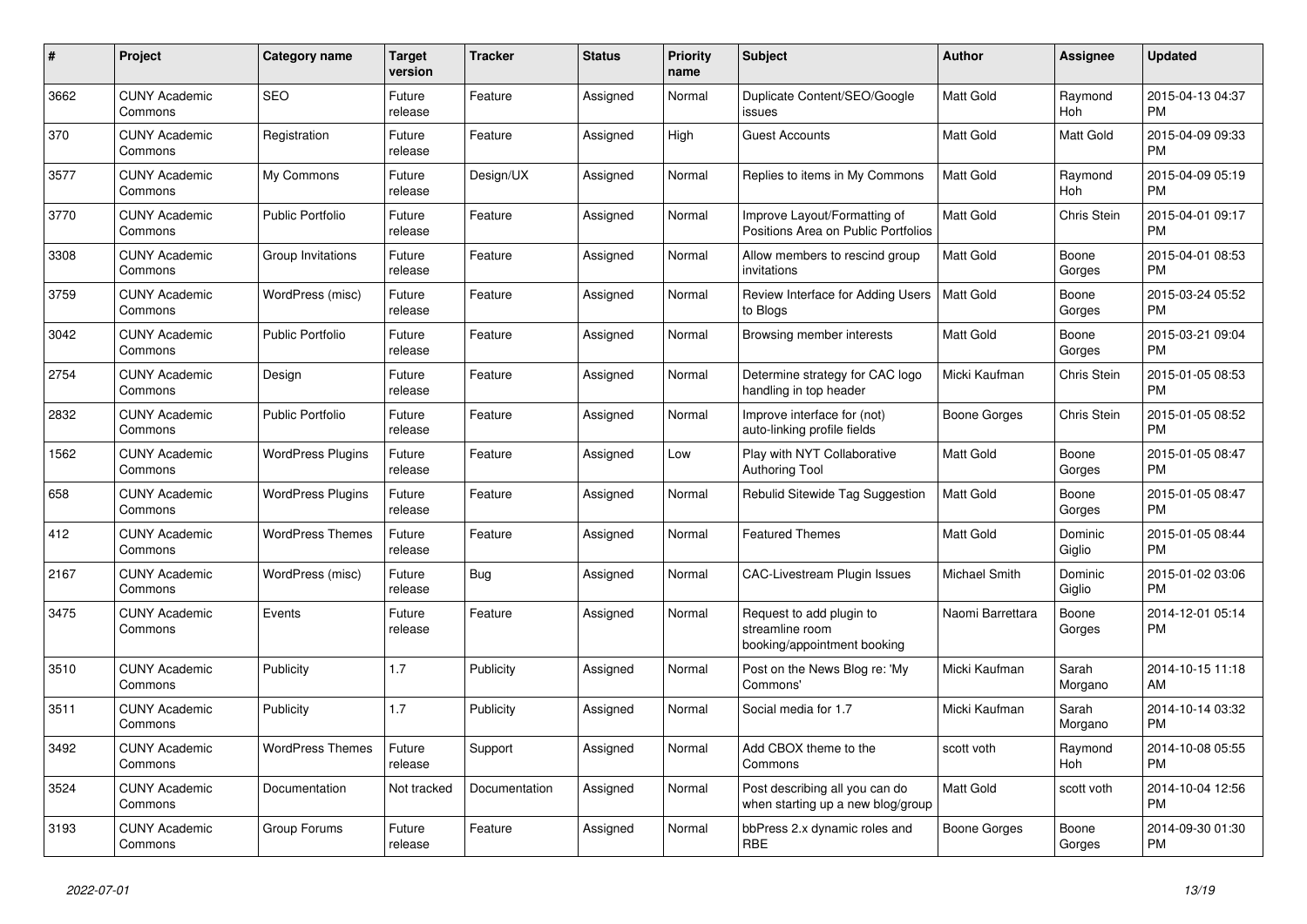| $\#$ | Project                         | <b>Category name</b>     | <b>Target</b><br>version | <b>Tracker</b> | <b>Status</b> | Priority<br>name | <b>Subject</b>                                                        | Author              | <b>Assignee</b>     | <b>Updated</b>                |
|------|---------------------------------|--------------------------|--------------------------|----------------|---------------|------------------|-----------------------------------------------------------------------|---------------------|---------------------|-------------------------------|
| 3458 | <b>CUNY Academic</b><br>Commons | Groups (misc)            | Future<br>release        | Feature        | Assigned      | Normal           | Filter Members of Group by<br>Campus                                  | Michael Smith       | Samantha<br>Raddatz | 2014-09-26 08:32<br>PM.       |
| 3330 | <b>CUNY Academic</b><br>Commons | My Commons               | Future<br>release        | Feature        | Assigned      | Normal           | "Commons Information" tool                                            | <b>Boone Gorges</b> | Chris Stein         | 2014-09-22 08:46<br><b>PM</b> |
| 2223 | <b>CUNY Academic</b><br>Commons | <b>WordPress Plugins</b> | Future<br>release        | Feature        | Assigned      | Low              | Add Participad to the CUNY<br><b>Academic Commons</b>                 | Matt Gold           | Boone<br>Gorges     | 2014-09-17 10:03<br><b>PM</b> |
| 3354 | <b>CUNY Academic</b><br>Commons | <b>Group Files</b>       | Future<br>release        | Feature        | Assigned      | Low              | Allow Group Download of Multiple<br><b>Selected Files</b>             | <b>Matt Gold</b>    | Chris Stein         | 2014-08-01 08:50<br>AM        |
| 3220 | <b>CUNY Academic</b><br>Commons | Public Portfolio         | Future<br>release        | Feature        | Assigned      | Normal           | Add indent/outdent option to<br>Formatting Buttons on Profile<br>Page | Matt Gold           | Boone<br>Gorges     | 2014-05-21 10:39<br><b>PM</b> |
| 1888 | <b>CUNY Academic</b><br>Commons | Home Page                | Future<br>release        | Feature        | Assigned      | Normal           | Refactor BP MPO Activity Filter to<br>support proper pagination       | Sarah Morgano       | Boone<br>Gorges     | 2014-05-01 07:11<br><b>PM</b> |
| 860  | <b>CUNY Academic</b><br>Commons | Design                   | Future<br>release        | Design/UX      | Assigned      | Normal           | <b>Standardize Button Treatment</b><br>Across the Commons             | Chris Stein         | Chris Stein         | 2014-05-01 09:45<br>AM        |
| 1983 | <b>CUNY Academic</b><br>Commons | Home Page                | Future<br>release        | Feature        | Assigned      | Low              | Media Library integration with<br>Featured Content plugin             | Boone Gorges        | Dominic<br>Giglio   | 2014-03-17 10:34<br>AM        |
| 3080 | <b>CUNY Academic</b><br>Commons | <b>Group Files</b>       | Future<br>release        | Feature        | Assigned      | Low              | Create a system to keep track of<br>file changes                      | <b>Matt Gold</b>    | Boone<br>Gorges     | 2014-02-26 10:04<br>PM.       |
| 2618 | <b>NYCDH Community</b><br>Site  |                          |                          | Bug            | Assigned      | Low              | Mark blogs as spam when created<br>by users marked as spam            | <b>Matt Gold</b>    | Boone<br>Gorges     | 2013-06-09 11:38<br><b>PM</b> |
| 2571 | <b>NYCDH Community</b><br>Site  |                          |                          | Feature        | Assigned      | Normal           | Add Google custom search box to<br>homepage                           | Mark Newton         | Raymond<br>Hoh      | 2013-05-18 07:49<br><b>PM</b> |
| 2574 | <b>NYCDH Community</b><br>Site  |                          |                          | Feature        | Assigned      | Normal           | Add Way to Upload Files to<br>Groups                                  | Mark Newton         | Raymond<br>Hoh      | 2013-05-18 07:46<br><b>PM</b> |
| 2577 | <b>NYCDH Community</b><br>Site  |                          |                          | Feature        | Assigned      | Low              | Investigate Potential to Add Links<br>to the Forum                    | Mark Newton         | Alex Gil            | 2013-05-16 09:40<br><b>PM</b> |
| 940  | <b>CUNY Academic</b><br>Commons | Redmine                  | Future<br>release        | Feature        | Assigned      | Low              | Communication with users after<br>releases                            | <b>Matt Gold</b>    | Dominic<br>Giglio   | 2012-09-09 04:36<br><b>PM</b> |
| 1508 | <b>CUNY Academic</b><br>Commons | WordPress (misc)         | Future<br>release        | Feature        | Assigned      | Normal           | Share login cookies across<br>mapped domains                          | <b>Boone Gorges</b> | Boone<br>Gorges     | 2012-07-02 12:12<br><b>PM</b> |
| 599  | <b>CUNY Academic</b><br>Commons | BuddyPress (misc)        | Future<br>release        | Feature        | Assigned      | Normal           | Consider adding rating plugins for<br><b>BuddyPress/BBPress</b>       | <b>Matt Gold</b>    | Boone<br>Gorges     | 2011-08-22 06:50<br><b>PM</b> |
| 585  | <b>CUNY Academic</b><br>Commons | Group Forums             | Future<br>release        | Feature        | Assigned      | Normal           | Merge Forum Topics                                                    | Sarah Morgano       | Boone<br>Gorges     | 2011-07-06 04:11<br>PM        |
| 635  | <b>CUNY Academic</b><br>Commons | BuddyPress (misc)        | Future<br>release        | Feature        | Assigned      | Normal           | Big Blue Button -<br>Videoconferencing in Groups and<br><b>Blogs</b>  | Matt Gold           | Boone<br>Gorges     | 2011-03-14 03:24<br><b>PM</b> |
| 500  | <b>CUNY Academic</b><br>Commons | <b>BuddyPress (misc)</b> | Future<br>release        | Feature        | Assigned      | Normal           | Export Group Data                                                     | Matt Gold           | Boone<br>Gorges     | 2010-12-19 12:09<br><b>PM</b> |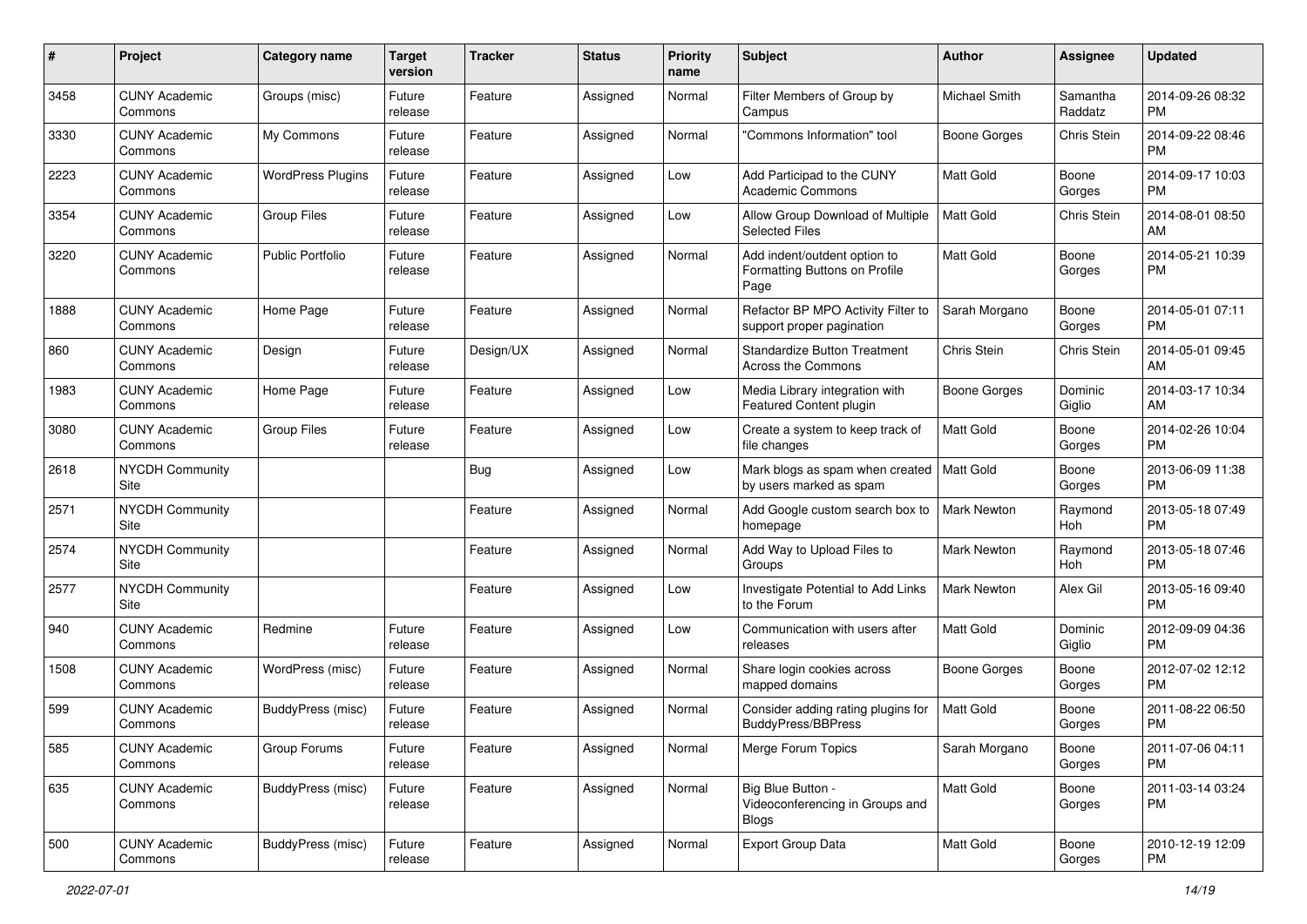| $\pmb{\#}$ | Project                         | Category name            | <b>Target</b><br>version | <b>Tracker</b> | <b>Status</b>        | <b>Priority</b><br>name | <b>Subject</b>                                                     | <b>Author</b>           | Assignee        | <b>Updated</b>                |
|------------|---------------------------------|--------------------------|--------------------------|----------------|----------------------|-------------------------|--------------------------------------------------------------------|-------------------------|-----------------|-------------------------------|
| 435        | <b>CUNY Academic</b><br>Commons | BuddyPress (misc)        | Future<br>release        | Feature        | Assigned             | Normal                  | Include Avatar Images in Forum<br><b>Post Notification Emails</b>  | <b>Matt Gold</b>        | Boone<br>Gorges | 2010-12-08 12:40<br><b>PM</b> |
| 377        | <b>CUNY Academic</b><br>Commons | BuddyPress (misc)        | Future<br>release        | Feature        | Assigned             | Normal                  | Like buttons                                                       | Matt Gold               | Boone<br>Gorges | 2010-11-16 05:13<br><b>PM</b> |
| 58         | <b>CUNY Academic</b><br>Commons | BuddyPress (misc)        | Future<br>release        | Feature        | Assigned             | Low                     | Make member search sortable by<br>last name                        | Roberta Brody           | Boone<br>Gorges | 2010-08-26 02:38<br><b>PM</b> |
| 16092      | <b>CUNY Academic</b><br>Commons |                          | Future<br>release        | Feature        | Hold                 | Normal                  | Don't show main site in Site<br>search results                     | Boone Gorges            | Boone<br>Gorges | 2022-05-17 03:12<br><b>PM</b> |
| 14113      | <b>CUNY Academic</b><br>Commons | WordPress (misc)         | Future<br>release        | Bug            | Hold                 | Normal                  | Block Editor Not Working on this<br>page - Json error              | scott voth              | Boone<br>Gorges | 2021-03-05 11:01<br>AM        |
| 13912      | <b>CUNY Academic</b><br>Commons |                          | Not tracked              | Feature        | Hold                 | Low                     | posting "missed schedule"                                          | Marilyn Weber           |                 | 2021-02-23 10:46<br>AM        |
| 11848      | <b>CUNY Academic</b><br>Commons |                          | Not tracked              | Support        | Hold                 | Normal                  | a Dean of Faculty wants to share<br>a large file                   | Marilyn Weber           |                 | 2019-09-24 08:44<br>AM        |
| 8991       | <b>CUNY Academic</b><br>Commons | Reply By Email           | Not tracked              | Bug            | Hold                 | Normal                  | RBE duplicate email message<br>issue                               | <b>Matt Gold</b>        | Raymond<br>Hoh  | 2018-02-18 08:53<br><b>PM</b> |
| 9060       | <b>CUNY Academic</b><br>Commons | Commons In A Box         | Not tracked              | Bug            | Hold                 | Normal                  | Problems with CBox image library<br>/ upload                       | Lisa Rhody              | Raymond<br>Hoh  | 2018-01-10 03:26<br><b>PM</b> |
| 8756       | <b>CUNY Academic</b><br>Commons | Group Blogs              | Future<br>release        | Feature        | Hold                 | Normal                  | Connect multiple blogs to one<br>group?                            | Matt Gold               | Boone<br>Gorges | 2017-09-30 10:42<br>AM        |
| 3369       | <b>CUNY Academic</b><br>Commons | Reply By Email           | Not tracked              | Outreach       | Hold                 | Normal                  | Release reply by email to WP<br>plugin directory                   | Matt Gold               | Raymond<br>Hoh  | 2016-03-01 12:46<br><b>PM</b> |
| 3939       | <b>CUNY Academic</b><br>Commons | <b>WordPress Plugins</b> | Future<br>release        | Bug            | Hold                 | Normal                  | Activity stream support for<br>Co-Authors Plus plugin              | Raymond Hoh             | Raymond<br>Hoh  | 2015-11-09 06:13<br><b>PM</b> |
| 2576       | <b>NYCDH Community</b><br>Site  |                          |                          | Bug            | Hold                 | Low                     | Test Next Button in Javascript<br><b>Tutorial Under Activities</b> | Mark Newton             | Alex Gil        | 2013-05-18 02:55<br><b>PM</b> |
| 15613      | <b>CUNY Academic</b><br>Commons |                          | 2.0.3                    | Feature        | Reporter<br>Feedback | Normal                  | Adding "Passster" plugin                                           | Laurie Hurson           |                 | 2022-06-29 11:32<br>AM        |
| 15169      | <b>CUNY Academic</b><br>Commons |                          | 2.0.3                    | Support        | Reporter<br>Feedback | Normal                  | new Prelude website zipfiles for<br>custom theme and other files.  | Marilyn Weber           |                 | 2022-06-29 11:32<br>AM        |
| 15655      | <b>CUNY Academic</b><br>Commons |                          | 2.0.3                    | Support        | Reporter<br>Feedback | Normal                  | Event Aggregator plugin?                                           | Marilyn Weber           |                 | 2022-06-29 11:32<br>AM        |
| 12121      | <b>CUNY Academic</b><br>Commons | <b>WordPress Plugins</b> | 2.0.3                    | Feature        | Reporter<br>Feedback | Normal                  | Embedding H5P Iframes on<br>Commons Site                           | Laurie Hurson           | Boone<br>Gorges | 2022-06-29 11:32<br>AM        |
| 16290      | <b>CUNY Academic</b><br>Commons |                          |                          | Feature        | Reporter<br>Feedback | Normal                  | Add Table Of Contents Block<br>plug-in                             | Raffi<br>Khatchadourian |                 | 2022-06-24 10:26<br>AM        |
| 16245      | <b>CUNY Academic</b><br>Commons | WordPress (misc)         |                          | <b>Bug</b>     | Reporter<br>Feedback | Normal                  | Save Button missing on<br>WordPress Profile page                   | scott voth              | Raymond<br>Hoh  | 2022-06-16 03:09<br>PM        |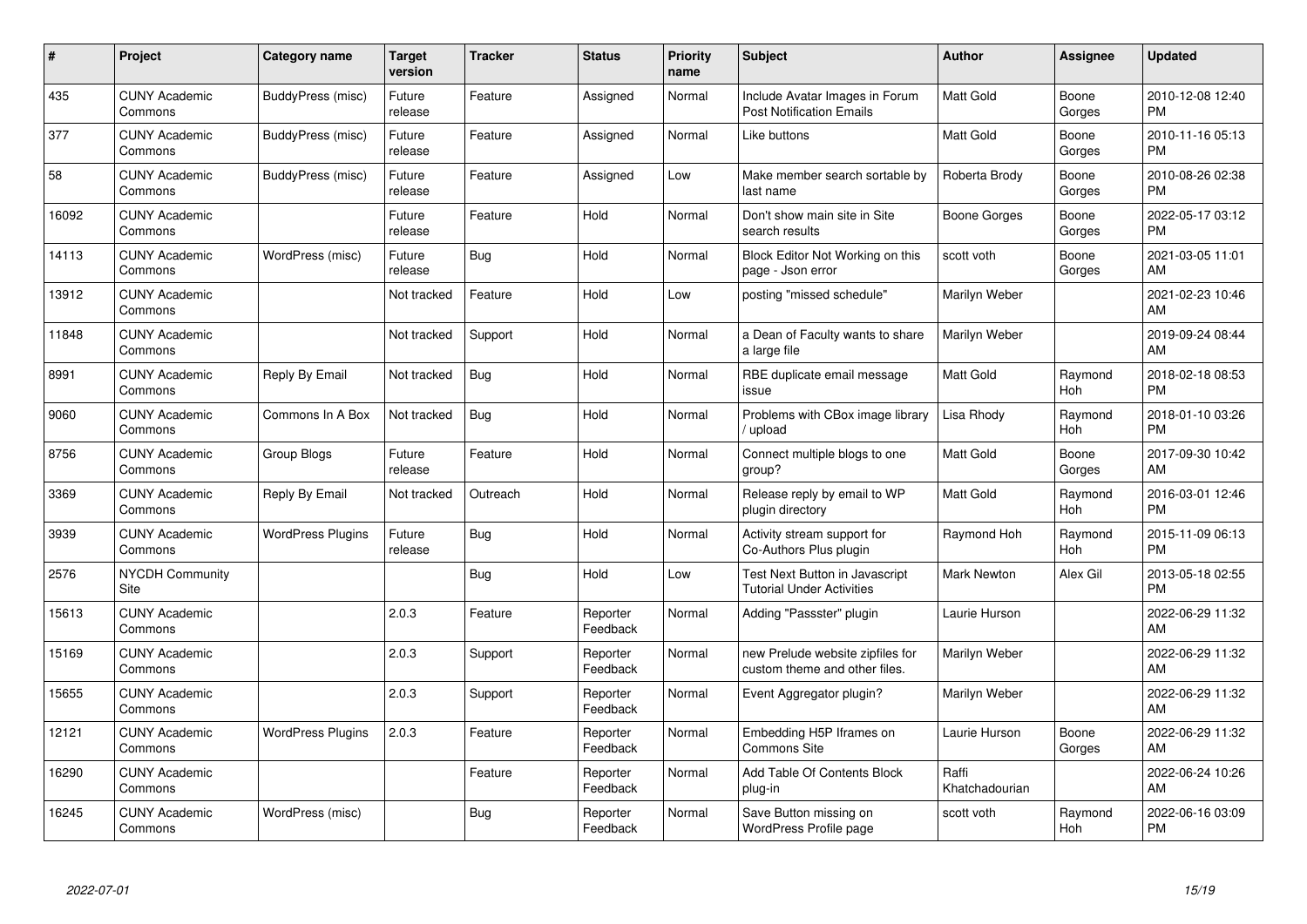| #     | Project                         | <b>Category name</b>     | <b>Target</b><br>version | <b>Tracker</b> | <b>Status</b>        | <b>Priority</b><br>name | <b>Subject</b>                                                       | <b>Author</b>           | <b>Assignee</b> | <b>Updated</b>                |
|-------|---------------------------------|--------------------------|--------------------------|----------------|----------------------|-------------------------|----------------------------------------------------------------------|-------------------------|-----------------|-------------------------------|
| 16110 | <b>CUNY Academic</b><br>Commons |                          |                          | Support        | Reporter<br>Feedback | Normal                  | remove Creative Commons<br>license from pages?                       | Marilyn Weber           | Raymond<br>Hoh  | 2022-05-17 06:11<br><b>PM</b> |
| 16099 | <b>CUNY Academic</b><br>Commons |                          |                          | Support        | Reporter<br>Feedback | Normal                  | request for Newsletter Glue                                          | Marilyn Weber           |                 | 2022-05-13 12:14<br><b>PM</b> |
| 15923 | <b>CUNY Academic</b><br>Commons |                          | Not tracked              | Feature        | Reporter<br>Feedback | Normal                  | <b>Bellows Plugin Adjustments</b>                                    | Laurie Hurson           |                 | 2022-04-20 10:10<br>AM        |
| 15516 | <b>CUNY Academic</b><br>Commons | <b>WordPress Plugins</b> |                          | <b>Bug</b>     | Reporter<br>Feedback | Normal                  | Can't publish or save draft of post<br>on wordpress.com              | Raffi<br>Khatchadourian | Raymond<br>Hoh  | 2022-03-02 05:52<br><b>PM</b> |
| 15370 | <b>CUNY Academic</b><br>Commons |                          |                          | Support        | Reporter<br>Feedback | Normal                  | All-in-One Event Calendar?                                           | Marilyn Weber           |                 | 2022-02-17 11:03<br>AM        |
| 15176 | <b>CUNY Academic</b><br>Commons |                          | Not tracked              | Support        | Reporter<br>Feedback | Normal                  | Archiving Q Writing & Old<br><b>Wordpress Sites on the Commons</b>   | Laurie Hurson           |                 | 2022-02-08 10:28<br>AM        |
| 15242 | <b>CUNY Academic</b><br>Commons | Performance              | Not tracked              | <b>Bug</b>     | Reporter<br>Feedback | Normal                  | Slugist site                                                         | Raffi<br>Khatchadourian | Boone<br>Gorges | 2022-02-07 11:14<br>AM        |
| 15260 | <b>CUNY Academic</b><br>Commons |                          |                          | Support        | Reporter<br>Feedback | Normal                  | Diacritical markings   European<br><b>Stages</b>                     | Marilyn Weber           |                 | 2022-02-04 08:16<br>AM        |
| 14504 | <b>CUNY Academic</b><br>Commons |                          | Not tracked              | Publicity      | Reporter<br>Feedback | Normal                  | Adding showcases to home page<br>menu                                | Laurie Hurson           | Boone<br>Gorges | 2022-01-19 03:26<br><b>PM</b> |
| 14983 | <b>CUNY Academic</b><br>Commons | WordPress (misc)         | Not tracked              | Support        | Reporter<br>Feedback | Normal                  | "Read More" tag not working                                          | Rebecca Krisel          | Raymond<br>Hoh  | 2021-11-23 01:17<br><b>PM</b> |
| 14900 | <b>CUNY Academic</b><br>Commons |                          | Not tracked              | Support        | Reporter<br>Feedback | Normal                  | previous theme?                                                      | Marilyn Weber           |                 | 2021-10-25 10:31<br>AM        |
| 14842 | <b>CUNY Academic</b><br>Commons |                          | Not tracked              | Support        | Reporter<br>Feedback | Normal                  | Question about widgets and block<br>editor                           | Gina Cherry             |                 | 2021-10-06 03:01<br><b>PM</b> |
| 14784 | <b>CUNY Academic</b><br>Commons |                          |                          | Support        | Reporter<br>Feedback | Normal                  | User report of logo problem when<br>using Customizer theme           | Marilyn Weber           |                 | 2021-09-17 10:25<br>AM        |
| 14629 | <b>CUNY Academic</b><br>Commons |                          | Not tracked              | Bug            | Reporter<br>Feedback | Normal                  | Possible Post Order Bug?                                             | Syelle Graves           |                 | 2021-09-14 10:47<br>AM        |
| 14538 | <b>CUNY Academic</b><br>Commons |                          | Not tracked              | Support        | Reporter<br>Feedback | Normal                  | <b>Weebly To Commons</b>                                             | Laurie Hurson           |                 | 2021-09-14 10:47<br>AM        |
| 14483 | <b>CUNY Academic</b><br>Commons | WordPress - Media        | Not tracked              | Bug            | Reporter<br>Feedback | Normal                  | <b>Wordpress PDF Embed Stopped</b><br>Working after JITP Media Clone | Patrick DeDauw          | Boone<br>Gorges | 2021-05-20 01:51<br><b>PM</b> |
| 14398 | <b>CUNY Academic</b><br>Commons |                          | Not tracked              | Support        | Reporter<br>Feedback | Normal                  | Events plug-in notification problem                                  | Marilyn Weber           |                 | 2021-05-11 11:21<br>AM        |
| 14074 | <b>CUNY Academic</b><br>Commons | WordPress (misc)         | Not tracked              | Support        | Reporter<br>Feedback | Normal                  | page password protection problem                                     | Marilyn Weber           |                 | 2021-03-02 11:03<br>AM        |
| 13975 | <b>CUNY Academic</b><br>Commons | Social Paper             | Not tracked              | Support        | Reporter<br>Feedback | Normal                  | can't approve comments on Social<br>Paper paper                      | Marilyn Weber           |                 | 2021-02-12 09:33<br>AM        |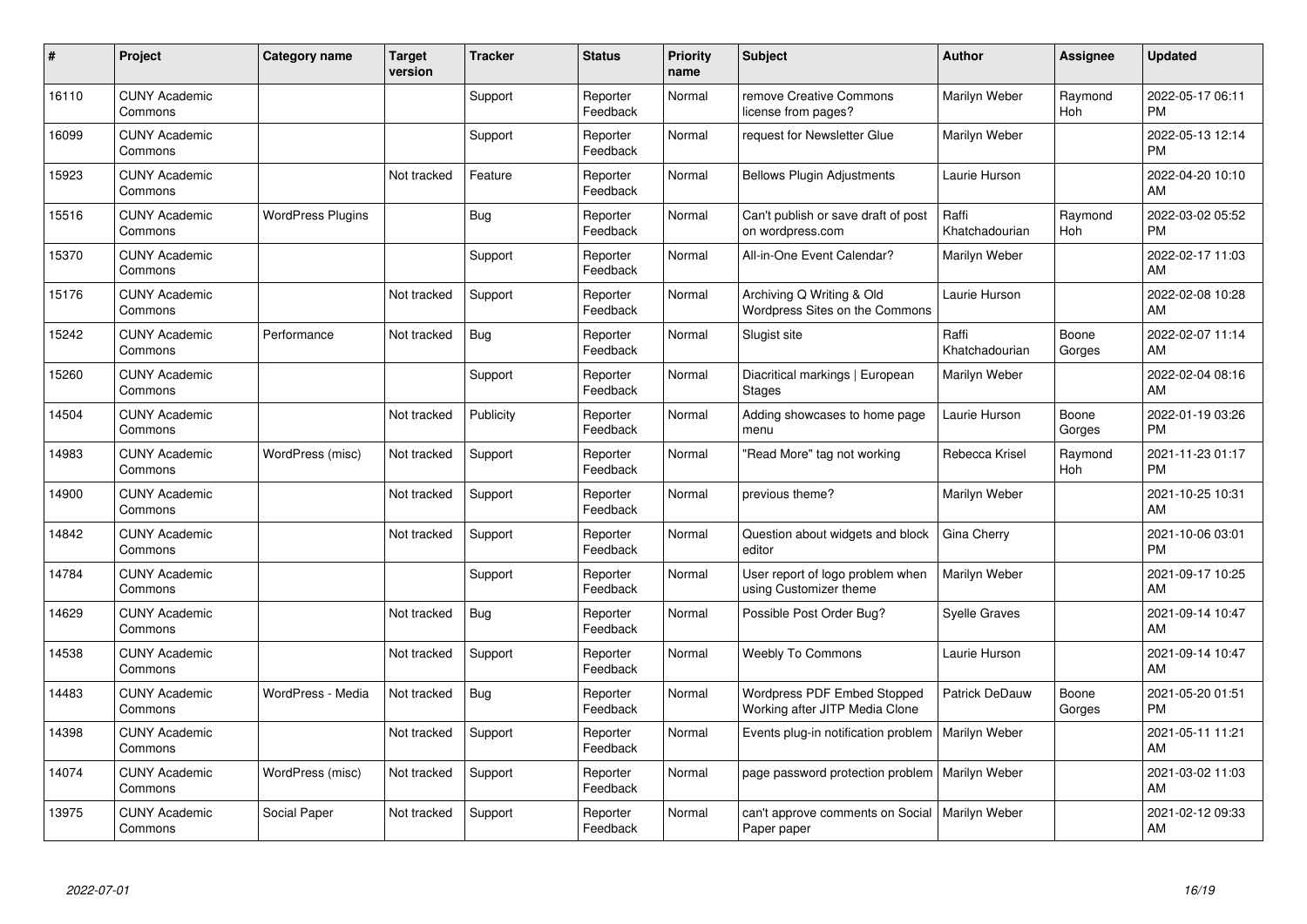| $\vert$ # | <b>Project</b>                  | Category name              | <b>Target</b><br>version | <b>Tracker</b> | <b>Status</b>        | Priority<br>name | <b>Subject</b>                                                                                | <b>Author</b>       | Assignee        | <b>Updated</b>                |
|-----------|---------------------------------|----------------------------|--------------------------|----------------|----------------------|------------------|-----------------------------------------------------------------------------------------------|---------------------|-----------------|-------------------------------|
| 7115      | <b>CUNY Academic</b><br>Commons | Groups (misc)              | Future<br>release        | Feature        | Reporter<br>Feedback | Normal           | make licensing info clear during<br>group creation                                            | <b>Matt Gold</b>    | Raymond<br>Hoh  | 2020-12-08 11:32<br>AM        |
| 13328     | <b>CUNY Academic</b><br>Commons | Group Forums               | Not tracked              | Bug            | Reporter<br>Feedback | Normal           | cross-posting in two related<br>groups                                                        | Marilyn Weber       | Raymond<br>Hoh  | 2020-09-15 10:39<br><b>PM</b> |
| 13255     | <b>CUNY Academic</b><br>Commons |                            | Not tracked              | Support        | Reporter<br>Feedback | Normal           | Accessibility problems                                                                        | Marilyn Weber       |                 | 2020-09-01 05:48<br><b>PM</b> |
| 13034     | <b>CUNY Academic</b><br>Commons |                            | Not tracked              | Support        | Reporter<br>Feedback | Normal           | a site is asking people to join the<br>Commons to get a download                              | Marilyn Weber       |                 | 2020-07-12 07:23<br>AM        |
| 12741     | <b>CUNY Academic</b><br>Commons | <b>WordPress Plugins</b>   | Not tracked              | Support        | Reporter<br>Feedback | Normal           | Tableau Public Viz Block                                                                      | Marilyn Weber       | Raymond<br>Hoh  | 2020-05-12 11:00<br>AM        |
| 12446     | <b>CUNY Academic</b><br>Commons | Groups (misc)              | Future<br>release        | Feature        | Reporter<br>Feedback | Normal           | Toggle default site to group forum<br>posting                                                 | Laurie Hurson       | Laurie Hurson   | 2020-03-10 11:57<br>AM        |
| 12484     | <b>CUNY Academic</b><br>Commons |                            | Not tracked              | Support        | Reporter<br>Feedback | Normal           | Sign up Code for COIL Course<br>starting in March                                             | Laurie Hurson       | Matt Gold       | 2020-03-02 02:26<br><b>PM</b> |
| 12360     | <b>CUNY Academic</b><br>Commons | <b>WordPress Themes</b>    | Not tracked              | <b>Bug</b>     | Reporter<br>Feedback | Normal           | site just says "DANTE We are<br>currently in maintenance mode,<br>please check back shortly." | Marilyn Weber       |                 | 2020-02-04 12:13<br><b>PM</b> |
| 12350     | <b>CUNY Academic</b><br>Commons | <b>Blogs (BuddyPress)</b>  | Not tracked              | Support        | Reporter<br>Feedback | Normal           | URL creation problem                                                                          | Marilyn Weber       |                 | 2020-02-03 11:27<br>AM        |
| 12198     | <b>CUNY Academic</b><br>Commons |                            | Not tracked              | Bug            | Reporter<br>Feedback | Normal           | Duplicate listing in My Sites                                                                 | <b>Tom Harbison</b> |                 | 2019-12-09 05:50<br><b>PM</b> |
| 11971     | <b>CUNY Academic</b><br>Commons | <b>Email Notifications</b> | Future<br>release        | Bug            | Reporter<br>Feedback | Low              | Pictures obscured in emailed post<br>notifications                                            | Marilyn Weber       | Raymond<br>Hoh  | 2019-11-21 01:14<br><b>PM</b> |
| 11945     | <b>CUNY Academic</b><br>Commons | Reckoning                  | Future<br>release        | Feature        | Reporter<br>Feedback | Normal           | Add Comments bubble to<br>Reckoning views                                                     | Boone Gorges        | Boone<br>Gorges | 2019-11-12 05:14<br><b>PM</b> |
| 12004     | <b>CUNY Academic</b><br>Commons |                            | Not tracked              | Support        | Reporter<br>Feedback | Normal           | Notifications for spam blog<br>comments                                                       | Gina Cherry         | Raymond<br>Hoh  | 2019-11-01 12:05<br><b>PM</b> |
| 11788     | <b>CUNY Academic</b><br>Commons | <b>WordPress Plugins</b>   | Future<br>release        | Support        | Reporter<br>Feedback | Normal           | Plugin Request - Browse Aloud                                                                 | scott voth          |                 | 2019-09-24 08:42<br>AM        |
| 10273     | <b>CUNY Academic</b><br>Commons | Registration               | Not tracked              | Support        | Reporter<br>Feedback | Normal           | users combining CF and campus<br>address                                                      | Marilyn Weber       |                 | 2019-09-18 10:58<br>AM        |
| 10678     | <b>CUNY Academic</b><br>Commons |                            | Not tracked              | Bug            | Reporter<br>Feedback | High             | Newsletter Plugin Not Sending<br><b>Out Newsletters</b>                                       | Mark Webb           | Boone<br>Gorges | 2019-09-16 09:38<br><b>PM</b> |
| 11787     | <b>CUNY Academic</b><br>Commons |                            | Not tracked              | Support        | Reporter<br>Feedback | Normal           | automated comments notifications<br>on ZenDesk                                                | Marilyn Weber       |                 | 2019-08-26 06:18<br><b>PM</b> |
| 11771     | <b>CUNY Academic</b><br>Commons |                            | Not tracked              | Support        | Reporter<br>Feedback | Normal           | post displays in sections                                                                     | Marilyn Weber       |                 | 2019-08-20 10:34<br>AM        |
| 11493     | <b>CUNY Academic</b><br>Commons | Domain Mapping             | Not tracked              | Support        | Reporter<br>Feedback | Normal           | Domain Mapping Request - Talia<br>Schaffer                                                    | scott voth          | Matt Gold       | 2019-08-06 08:39<br>AM        |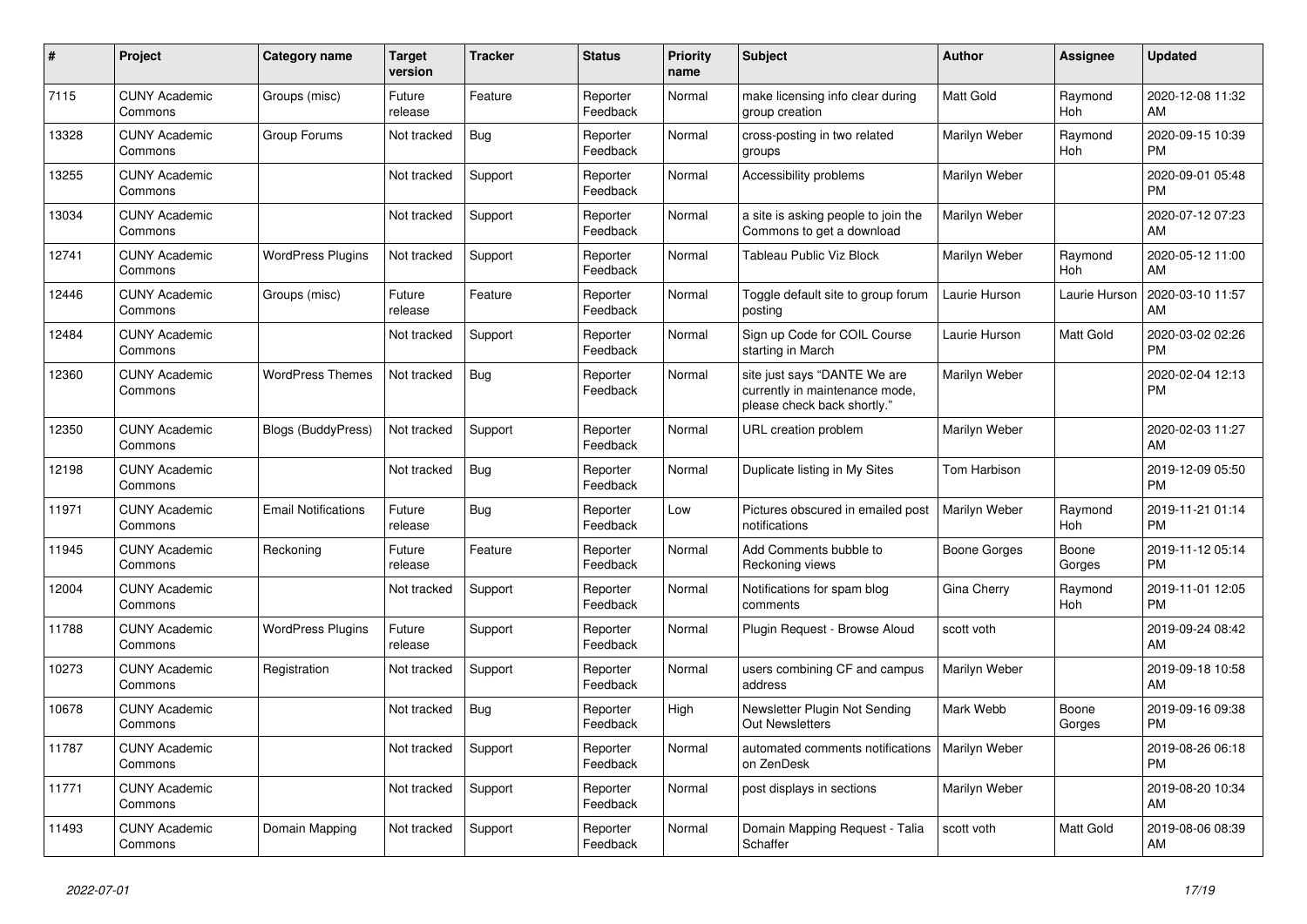| #     | Project                         | <b>Category name</b>       | <b>Target</b><br>version | <b>Tracker</b> | <b>Status</b>        | <b>Priority</b><br>name | <b>Subject</b>                                                    | <b>Author</b>           | Assignee        | <b>Updated</b>                |
|-------|---------------------------------|----------------------------|--------------------------|----------------|----------------------|-------------------------|-------------------------------------------------------------------|-------------------------|-----------------|-------------------------------|
| 11556 | <b>CUNY Academic</b><br>Commons | Courses                    | Not tracked              | Bug            | Reporter<br>Feedback | Normal                  | Instructor name given in course<br>listina                        | Tom Harbison            |                 | 2019-06-25 04:12<br><b>PM</b> |
| 11509 | <b>CUNY Academic</b><br>Commons |                            | Not tracked              | Support        | Reporter<br>Feedback | Normal                  | deleted Page causing a Menu<br>problem?                           | Marilyn Weber           |                 | 2019-06-04 09:54<br>AM        |
| 11415 | <b>CUNY Academic</b><br>Commons | <b>WordPress Plugins</b>   | Not tracked              | Bug            | Reporter<br>Feedback | Normal                  | <b>Blog Subscriptions in Jetpack</b>                              | Laurie Hurson           |                 | 2019-05-14 10:34<br>AM        |
| 11386 | <b>CUNY Academic</b><br>Commons | WordPress - Media          | Not tracked              | Support        | Reporter<br>Feedback | Normal                  | disappearing images                                               | scott voth              | Boone<br>Gorges | 2019-05-14 10:32<br>AM        |
| 11449 | <b>CUNY Academic</b><br>Commons | WordPress - Media          | Not tracked              | Support        | Reporter<br>Feedback | Normal                  | Cloning Media Library for JITP<br>from Staging to Production Site | <b>Patrick DeDauw</b>   | Boone<br>Gorges | 2019-05-13 12:00<br><b>PM</b> |
| 11149 | <b>CUNY Academic</b><br>Commons |                            | Not tracked              | Support        | Reporter<br>Feedback | Normal                  | comments getting blocked                                          | Marilyn Weber           | Raymond<br>Hoh  | 2019-03-26 11:40<br>AM        |
| 1544  | <b>CUNY Academic</b><br>Commons | Groups (misc)              | Future<br>release        | Feature        | Reporter<br>Feedback | Normal                  | Group Filtering and Sorting                                       | <b>Matt Gold</b>        | Chris Stein     | 2019-03-01 02:25<br><b>PM</b> |
| 11120 | <b>CUNY Academic</b><br>Commons | <b>WordPress Plugins</b>   | Not tracked              | <b>Bug</b>     | Reporter<br>Feedback | Normal                  | Events Manager Events Not<br>Showing Up                           | Mark Webb               |                 | 2019-02-27 04:10<br><b>PM</b> |
| 11131 | <b>CUNY Academic</b><br>Commons |                            | Future<br>release        | Feature        | Reporter<br>Feedback | Normal                  | Image Annotation Plugins                                          | Laurie Hurson           |                 | 2019-02-26 11:33<br>AM        |
| 11077 | <b>CUNY Academic</b><br>Commons | Events                     | Not tracked              | Feature        | Reporter<br>Feedback | Normal                  | Show event category description<br>in event list view             | Raffi<br>Khatchadourian |                 | 2019-02-12 10:38<br><b>PM</b> |
| 10982 | <b>CUNY Academic</b><br>Commons | Domain Mapping             | Not tracked              | Support        | Reporter<br>Feedback | Normal                  | <b>CNAME</b> question                                             | scott voth              |                 | 2019-01-22 04:29<br><b>PM</b> |
| 10769 | <b>CUNY Academic</b><br>Commons | <b>WordPress Themes</b>    | Not tracked              | <b>Bug</b>     | Reporter<br>Feedback | Normal                  | 2011 Theme Sidebar                                                | Mark Webb               |                 | 2018-12-04 04:09<br><b>PM</b> |
| 10657 | <b>CUNY Academic</b><br>Commons |                            | Not tracked              | Support        | Reporter<br>Feedback | Normal                  | child theme problems                                              | Marilyn Weber           |                 | 2018-11-08 01:19<br><b>PM</b> |
| 9289  | <b>CUNY Academic</b><br>Commons | <b>WordPress Plugins</b>   | Future<br>release        | Bug            | Reporter<br>Feedback | Normal                  | Email Users Plugin                                                | Laurie Hurson           | Boone<br>Gorges | 2018-10-24 12:34<br><b>PM</b> |
| 9947  | <b>CUNY Academic</b><br>Commons | <b>WordPress Plugins</b>   | Future<br>release        | Feature        | Reporter<br>Feedback | Normal                  | Install H5P quiz plugin                                           | <b>Matt Gold</b>        | Boone<br>Gorges | 2018-09-11 11:01<br>AM        |
| 10262 | <b>CUNY Academic</b><br>Commons |                            | Not tracked              | Bug            | Reporter<br>Feedback | Normal                  | Newsletter Plugin: Broken Image<br>at Bottom of All Newsletters   | Mark Webb               | Raymond<br>Hoh  | 2018-08-30 05:17<br><b>PM</b> |
| 9979  | <b>CUNY Academic</b><br>Commons | <b>Email Notifications</b> | Not tracked              | Bug            | Reporter<br>Feedback | Normal                  | Reports of slow email activation<br>emails                        | Matt Gold               | Boone<br>Gorges | 2018-08-29 09:40<br><b>PM</b> |
| 10040 | <b>CUNY Academic</b><br>Commons | WordPress (misc)           | Not tracked              | <b>Bug</b>     | Reporter<br>Feedback | Normal                  | User doesn't see full list of themes                              | Matt Gold               | Boone<br>Gorges | 2018-07-25 10:12<br>AM        |
| 9515  | <b>CUNY Academic</b><br>Commons | <b>WordPress Plugins</b>   | Not tracked              | <b>Bug</b>     | Reporter<br>Feedback | Normal                  | Text to Speech plugin - "More<br>Slowly" checkbox not working     | scott voth              | Boone<br>Gorges | 2018-06-13 02:26<br>PM        |